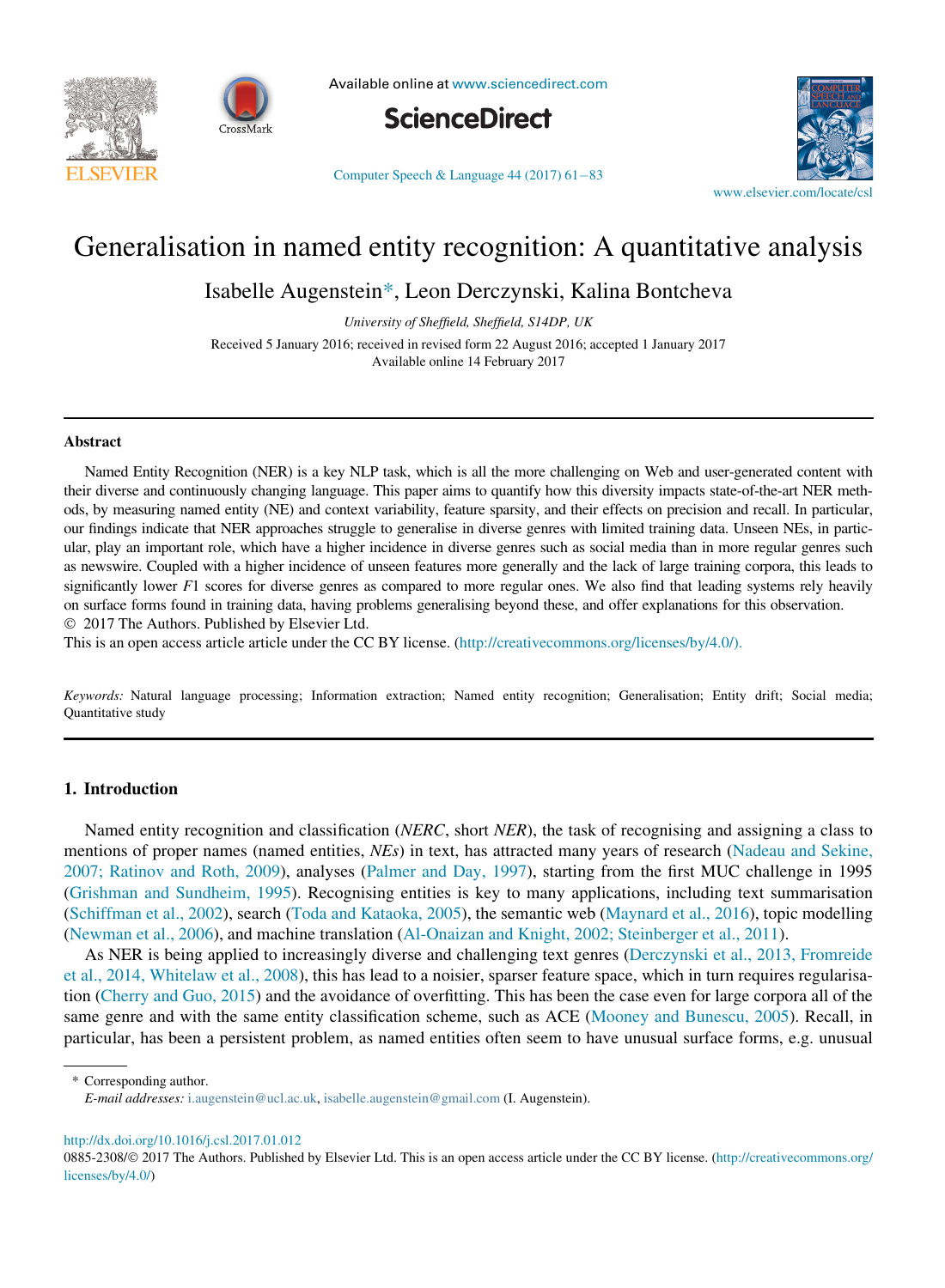character sequences for the given language (e.g. Szeged in an English-language document) or words that individually are typically not NEs, unless they are combined together (e.g. the White House).

Indeed, the move from ACE and MUC to broader kinds of corpora has presented existing NER systems and resources with a great deal of difficulty ([Maynard et al., 2003\)](#page-21-4), which some researchers have tried to address through domain adaptation, specifically with entity recognition in mind (Daumé, 2007; Wu et al., 2009; Guo et al., 2009; [Chiticariu et al., 2010; Augenstein, 2014\)](#page-21-5). However, more recent performance comparisons of NER methods over different corpora showed that older tools tend to simply fail to adapt, even when given a fair amount of in-domain data and resources ([Ritter et al., 2011; Derczynski et al., 2015](#page-22-5)). Simultaneously, the value of NER in non-newswire data ([Ritter et al., 2011; Liu et al., 2011; Plank et al., 2014; Rowe et al., 2015; Baldwin et al., 2015\)](#page-22-5) has rocketed: for example, social media now provides us with a sample of all human discourse, unmolested by editors, publishing guidelines and the like, and all in digital format – leading to whole new fields of research opening in computational social science [\(Hovy et al., 2015; Plank and Hovy, 2015; Preotiuc-Pietro et al., 2015](#page-21-6)).

The prevailing assumption has been that this lower NER performance is due to domain differences arising from using newswire (NW) as training data, as well as from the irregular, noisy nature of new media (e.g. [Ritter et al.,](#page-22-5) [2011](#page-22-5)). Existing studies [\(Derczynski et al., 2015\)](#page-21-7) further suggest that named entity diversity, discrepancy between named entities in the training set and the test set (entity drift over time in particular), and diverse context, are the likely reasons behind the significantly lower NER performance on social media corpora, as compared to newswire.

No prior studies, however, have investigated these hypotheses quantitatively. For example, it is not yet established whether this performance drop is really due to a higher proportion of unseen NEs in the social media, or is it instead due to NEs being situated in different kinds of linguistic context.

Accordingly, the contributions of this paper lie in investigating the following open research questions:

- RQ1 How does NERC performance differ for corpora between different NER approaches?
- RQ2 How does NERC performance differ for corpora over different text types/genres?
- RQ3 What is the impact of NE diversity on system performance?
- RQ4 What is the relationship between Out-of-Vocabulary (OOV) features (unseen features), OOV entities (unseen NEs) and performance?
- RQ5 How well do NERC methods perform out-of-domain and what impact do unseen NEs (i.e. those which appear in the test set, but not the training set) have on out-of-domain performance?

In particular, the paper carries out a comparative analysis of the performance of several different approaches to statistical NER over multiple text genres, with varying NE and lexical diversity. In line with prior analyses of NER performance ([Palmer and Day, 1997; Derczynski et al., 2015\)](#page-22-1), we carry out corpus analysis and introduce briefly the NER methods used for experimentation. Unlike prior efforts, however, our main objectives are to uncover the impact of NE diversity and context diversity on performance (measured primarily by  $F1$  score), and also to study the relationship between OOV NEs and features and F1. See [Section 3](#page-8-0) for details.

To ensure representativeness and comprehensiveness, our experimental findings are based on key benchmark NER corpora spanning multiple genres, time periods, and corpus annotation methodologies and guidelines. As detailed in [Section 2.1](#page-1-0), the corpora studied are OntoNotes ([Hovy et al., 2006\)](#page-21-8), ACE ([Walker et al., 2006\)](#page-22-6), MUC 7 ([Chinchor, 1998](#page-20-2)), the Ritter NER corpus [\(Ritter et al., 2011](#page-22-5)), the MSM 2013 corpus [\(Rowe et al., 2013](#page-22-7)), and the UMBC Twitter corpus [\(Finin et al., 2010](#page-21-9)). To eliminate potential bias from the choice of statistical NER approach, experiments are carried out with three differently-principled NER approaches, namely Stanford NER [\(Finkel et al.,](#page-21-10) [2005](#page-21-10)), SENNA [\(Collobert et al., 2011\)](#page-21-11) and CRFSuite [\(Okazaki, 2007\)](#page-22-8) (see [Section 2.2](#page-7-0) for details).

## 2. Datasets and methods

# <span id="page-1-0"></span>2.1. Datasets

Since the goal of this study is to compare NER performance on corpora from diverse domains and genres, seven benchmark NER corpora are included, spanning newswire, broadcast conversation, Web content, and social media (see [Table 1](#page-2-0) for details). These datasets were chosen such that they have been annotated with the same or very similar entity classes, in particular, names of people, locations, and organisations. Thus corpora including only domain-specific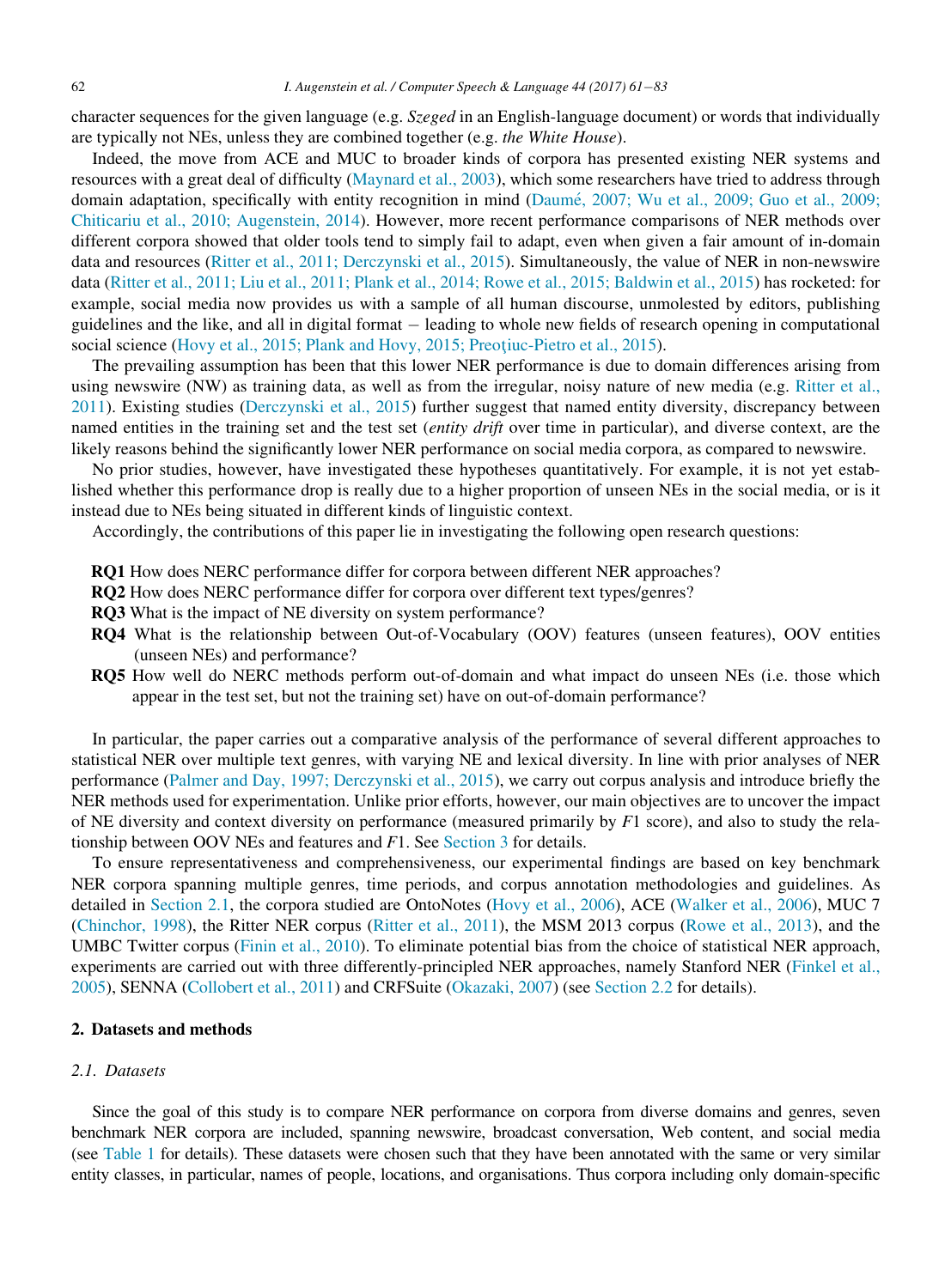<span id="page-2-0"></span>Table 1 Corpora genres and number of NEs of different classes.

| Corpus               | Genre                                 | N      | <b>PER</b> | LOC    | ORG    |
|----------------------|---------------------------------------|--------|------------|--------|--------|
| MUC 7 Train          | Newswire (NW)                         | 552    | 98         | 172    | 282    |
| MUC 7 Dev            | Newswire (NW)                         | 572    | 93         | 193    | 286    |
| MUC 7 Test           | Newswire (NW)                         | 863    | 145        | 244    | 474    |
| CoNLL Train          | Newswire (NW)                         | 20,061 | 6600       | 7140   | 6321   |
| <b>CoNLL TestA</b>   | Newswire (NW)                         | 4229   | 1641       | 1434   | 1154   |
| <b>CoNLL TestB</b>   | Newswire (NW)                         | 4946   | 1617       | 1668   | 1661   |
| ACE NW               | Newswire (NW)                         | 3835   | 894        | 2238   | 703    |
| ACE BN               | <b>Broadcast News (BN)</b>            | 2067   | 830        | 885    | 352    |
| ACE BC               | <b>Broadcast Conversation (BC)</b>    | 1746   | 662        | 795    | 289    |
| <b>ACE WL</b>        | Weblog (WEB)                          | 1716   | 756        | 411    | 549    |
| <b>ACE CTS</b>       | Conversational Telephone Speech (CTS) | 2667   | 2256       | 347    | 64     |
| <b>ACE UN</b>        | Usenet Newsgroups (UN)                | 668    | 277        | 243    | 148    |
| <b>OntoNotes NW</b>  | Newswire (NW)                         | 52,055 | 12,640     | 16,966 | 22,449 |
| OntoNotes BN         | <b>Broadcast News (BN)</b>            | 14,213 | 5259       | 5919   | 3035   |
| OntoNotes BC         | <b>Broadcast Conversation (BC)</b>    | 7676   | 3224       | 2940   | 1512   |
| <b>OntoNotes WB</b>  | Weblog (WEB)                          | 6080   | 2591       | 2319   | 1170   |
| OntoNotes TC         | Telephone Conversations (TC)          | 1430   | 745        | 569    | 116    |
| OntoNotes MZ         | Magazine (MZ)                         | 8150   | 2895       | 3569   | 1686   |
| MSM 2013 Train       | Twitter (TWI)                         | 2815   | 1660       | 575    | 580    |
| <b>MSM 2013 Test</b> | Twitter (TWI)                         | 1432   | 1110       | 98     | 224    |
| Ritter               | Twitter (TWI)                         | 1221   | 454        | 380    | 387    |
| UMBC                 | Twitter (TWI)                         | 510    | 172        | 168    | 170    |

entities (e.g. biomedical corpora) were excluded. The choice of corpora was also motivated by their chronological age; we wanted to ensure a good temporal diversity, in order to study possible effects of entity drift over time.

A note is required about terminology. This paper refers to text *genre* and also text *domain*. These are two dimensions by which a document or corpus can be described. Genre here accounts the general characteristics of the text, measurable with things like register, tone, reading ease, sentence length, vocabulary and so on. Domain describes the dominant subject matter of text, which might give specialised vocabulary or specific, unusal word senses. For example, "broadcast news" is a genre, describing the manner of use of language, whereas "financial text" or "popular culture" are domains, describing the topic. One notable exception to this terminology is social media, which tends to be a blend of myriad domains and genres, with huge variation in both these dimensions [\(Hu et al., 2013; Baldwin](#page-21-12) [et al., 2013](#page-21-12)); for simplicity, we also refer to this as a genre here.

## <span id="page-2-1"></span>2.1.1. Corpora used

In chronological order, the first corpus included here is MUC 7, which is the last of the MUC challenges [\(Chinchor, 1998](#page-20-2)). This is an important corpus, since the Message Understanding Conference (MUC) was the first one to introduce the NER task in 1995 ([Grishman and Sundheim, 1995](#page-21-0)), with focus on recognising persons, locations and organisations in newswire text.

A subsequent evaluation campaign was the CoNLL 2003 NER shared task [\(Tjong Kim Sang and De Meulder,](#page-22-9) [2003\)](#page-22-9), which created gold standard data for newswire in Spanish, Dutch, English and German. The corpus of this evaluation effort is now one of the most popular gold standards for NER, with new NER approaches and methods often reporting performance on that.

Later evaluation campaigns began addressing NER for genres other than newswire, specifically ACE [\(Walker et al.,](#page-22-6) [2006](#page-22-6)) and OntoNotes [\(Hovy et al., 2006](#page-21-8)). Both of those contain subcorpora in several genres, namely newswire, broadcast news, broadcast conversation, weblogs, and conversational telephone speech. ACE, in addition, contains a subcorpus with usenet newsgroups. Like CoNLL 2003, the OntoNotes corpus is also a popular benchmark dataset for NER. The languages covered are English, Arabic and Chinese. A further difference between the ACE and OntoNotes corpora on one hand, and CoNLL and MUC on the other, is that they contain annotations not only for NER, but also for other tasks such as coreference resolution, relation and event extraction and word sense disambiguation. In this paper, however, we restrict ourselves purely to the English NER annotations, for consistency across datasets. The ACE corpus contains HEAD as well as EXTENT annotations for NE spans. For our experiments we use the EXTENT tags.

With the emergence of social media, studying NER performance on this genre gained momentum. So far, there have been no big evaluation efforts, such as ACE and OntoNotes, resulting in substantial amounts of gold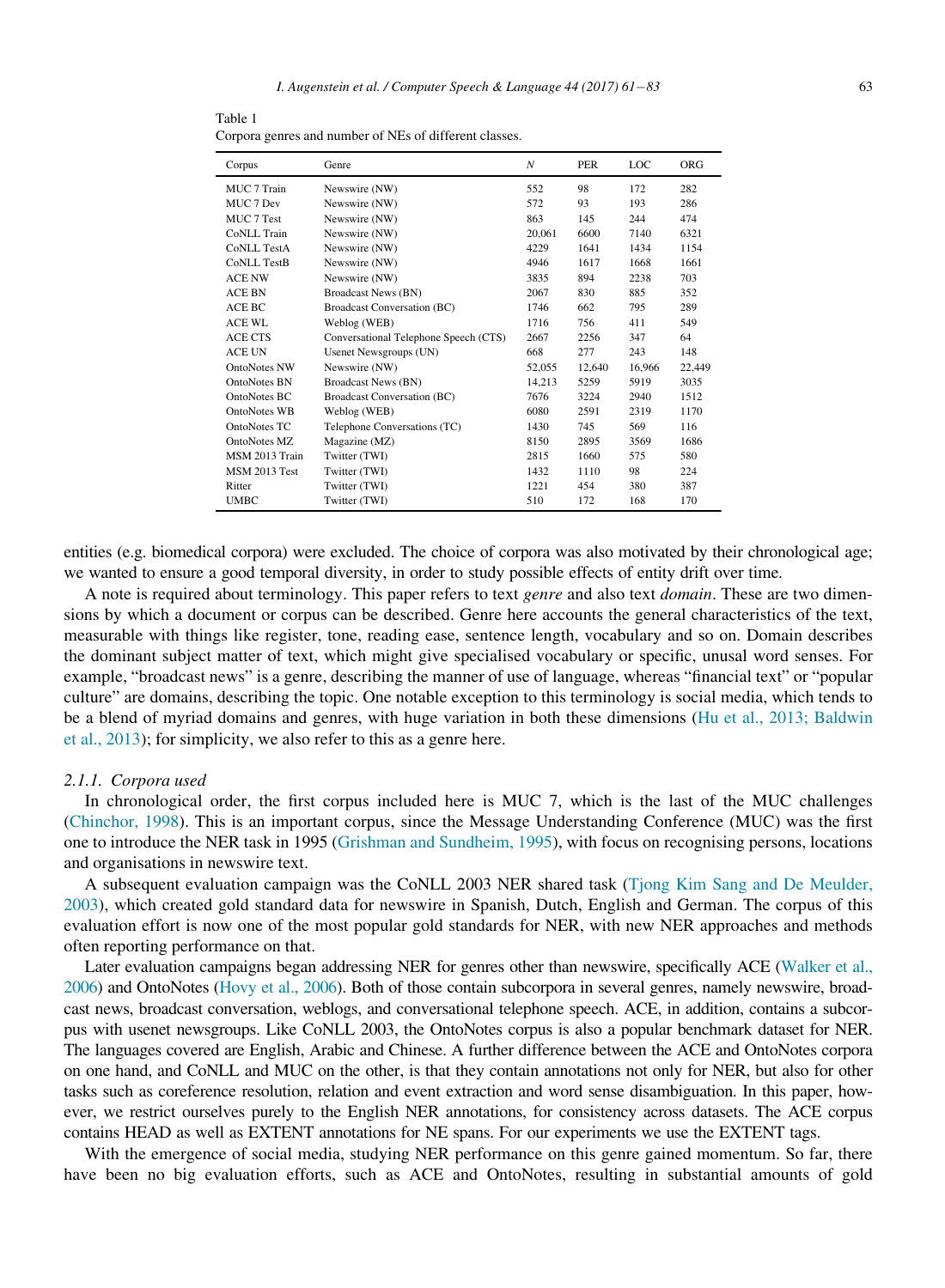standard data. Instead, benchmark corpora were created as part of smaller challenges or individual projects. The first such corpus is the UMBC corpus for Twitter NER ([Finin et al., 2010](#page-21-9)), where researchers used crowdsourcing to obtain annotations for persons, locations and organisations. A further Twitter NER corpus was created by [Ritter et al. \(2011\),](#page-22-5) which, in contrast to other corpora, contains more fine-grained classes defined by the Freebase schema ([Bollacker et al., 2008\)](#page-20-3). Next, the Making Sense of Microposts initiative ([Rowe et al., 2013](#page-22-7)) (MSM) provides single annotated data for named entity recognition on Twitter for persons, locations, organisations and miscellaneous. MSM initiatives from 2014 onwards in addition feature a named entity linking task, but since we only focus on NER here, we use the 2013 corpus.

These corpora are diverse not only in terms of genres and time periods covered, but also in terms of NE classes and their definitions. In particular, the ACE and OntoNotes corpora try to model entity metonymy by introducing facilities and geo-political entities (GPEs). Since the rest of the benchmark datasets do not make this distinction, metonymous entities are mapped to a more common entity class (see below).

In order to ensure consistency across corpora, only Person (PER), Location (LOC) and Organisation (ORG) are used in our experiments, and other NE classes are mapped to O (no NE). For the Ritter corpus, the 10 entity classes are collapsed to three as in [Ritter et al. \(2011\)](#page-22-5). For the ACE and OntoNotes corpora, the following mapping is used:  $PERSON \rightarrow PER$ ; LOCATION, FACILITY, GPE  $\rightarrow$  LOC; ORGANIZATION  $\rightarrow$  ORG; all other classes  $\rightarrow$  O.

Tokens are annotated with BIO sequence tags, indicating that they are the beginning (B) or inside (I) of NE mentions, or outside of NE mentions (O). For the Ritter and ACE 2005 corpora, separate training and test corpora are not publicly available, so we randomly sample 1/3 for testing and use the rest for training. The resulting training and testing data sizes measured in number of NEs are listed in [Table 2](#page-3-0). Separate models are then trained on the training parts of each corpus and evaluated on the development (if available) and test parts of the same corpus. If development parts are available, as they are for CoNLL (CoNLL Test A) and MUC (MUC 7 Dev), they are not merged with the training corpora for testing, as it was permitted to do in the context of those evaluation challenges.

## 2.1.2. Dataset sizes and characteristics

[Table 1](#page-2-0) shows which genres the different corpora belong to, the number of NEs and the proportions of NE classes per corpus. Sizes of NER corpora have increased over time, from MUC to OntoNotes.

<span id="page-3-0"></span>Further, the class distribution varies between corpora: while the CoNLL corpus is very balanced and contains about equal numbers of PER, LOC and ORG NEs, other corpora are not. The least balanced corpus is the MSM 2013 Test corpus, which contains 98 LOC NEs, but 1110 PER NEs. This makes it difficult to compare NER performance here, since performance partly depends on training data size. Since comparing NER performance as such is not the goal of this paper, we will illustrate the impact of training data size by using learning curves in the next

| $\sigma$ or corport, including in number of Fig. and for training<br>and testing. Note that the for the ConLL corpus the dev set is<br>called "Test A" and the test set "Test B". |        |      |      |  |  |  |  |  |  |  |  |
|-----------------------------------------------------------------------------------------------------------------------------------------------------------------------------------|--------|------|------|--|--|--|--|--|--|--|--|
| Corpus                                                                                                                                                                            | Train  | Dev  | Test |  |  |  |  |  |  |  |  |
| MUC <sub>7</sub>                                                                                                                                                                  | 552    | 572  | 863  |  |  |  |  |  |  |  |  |
| ConLL Train                                                                                                                                                                       | 20.061 | 4229 | 4964 |  |  |  |  |  |  |  |  |
| <b>ACE NW</b>                                                                                                                                                                     | 2624   |      | 1211 |  |  |  |  |  |  |  |  |
| <b>ACE BN</b>                                                                                                                                                                     | 1410   |      | 657  |  |  |  |  |  |  |  |  |
| ACE BC                                                                                                                                                                            | 1157   |      | 589  |  |  |  |  |  |  |  |  |
| ACE WL                                                                                                                                                                            | 954    |      | 762  |  |  |  |  |  |  |  |  |
| <b>ACE CTS</b>                                                                                                                                                                    | 1639   |      | 1028 |  |  |  |  |  |  |  |  |
| <b>ACE UN</b>                                                                                                                                                                     | 354    |      | 314  |  |  |  |  |  |  |  |  |

Sizes of corpora, measured in number of NEs, used for training

Table 2

| AU E DIN            | 14 I V | <b>027</b> |
|---------------------|--------|------------|
| ACE BC              | 1157   | 589        |
| ACE WL              | 954    | 762        |
| ACE CTS             | 1639   | 1028       |
| <b>ACE UN</b>       | 354    | 314        |
| <b>OntoNotes NW</b> | 33,676 | 18.379     |
| OntoNotes BN        | 8316   | 5897       |
| OntoNotes BC        | 5526   | 2150       |
| <b>OntoNotes WB</b> | 3850   | 2230       |
| OntoNotes TC        | 856    | 574        |
| OntoNotes MZ        | 5853   | 2297       |
| <b>MSM 2013</b>     | 2815   | 1432       |
| Ritter 2013         | 816    | 405        |
| <b>UMBC</b>         | 321    | 189        |
|                     |        |            |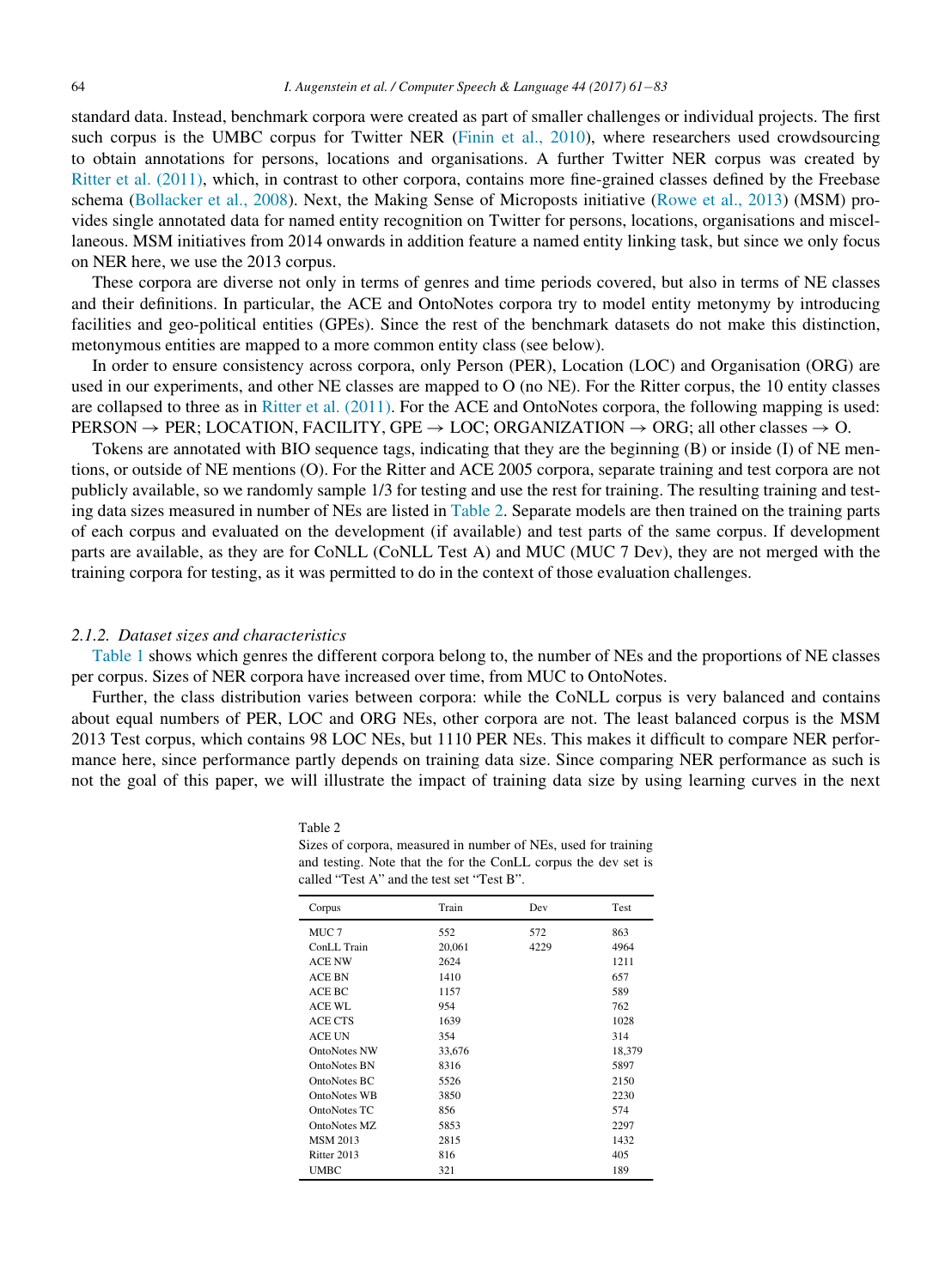| Corpus                    | Genre      | <b>CRFSuite</b>  |                  |       |                  | <b>Stanford NER</b> |       |                  | <b>SENNA</b>     |       | Average          |                  |      |  |
|---------------------------|------------|------------------|------------------|-------|------------------|---------------------|-------|------------------|------------------|-------|------------------|------------------|------|--|
|                           |            | $\boldsymbol{P}$ | $\boldsymbol{R}$ | F1    | $\boldsymbol{P}$ | $\boldsymbol{R}$    | F1    | $\boldsymbol{P}$ | $\boldsymbol{R}$ | F1    | $\boldsymbol{P}$ | $\boldsymbol{R}$ | F1   |  |
| MUC 7 Dev                 | <b>NW</b>  | 62.95            | 61.3             | 62.11 | 68.94            | 69.06               | 69    | 55.82            | 65.38            | 60.23 | 62.6             | 65.2             | 63.8 |  |
| MUC 7 Test                | <b>NW</b>  | 63.4             | 50.17            | 56.02 | 70.91            | 51.68               | 59.79 | 54.35            | 51.45            | 52.86 | 62.9             | 51.1             | 56.2 |  |
| CoNLL TestA               | <b>NW</b>  | 66.63            | 44.62            | 53.45 | 70.31            | 48.1                | 57.12 | 72.22            | 70.75            | 71.48 | 69.7             | 54.5             | 60.7 |  |
| <b>CoNLL TestB</b>        | <b>NW</b>  | 67.73            | 43.47            | 52.95 | 69.61            | 44.88               | 54.58 | 48.6             | 48.46            | 48.53 | 62.0             | 45.6             | 52.0 |  |
| <b>ACE NW</b>             | <b>NW</b>  | 49.73            | 30.72            | 37.98 | 46.41            | 34.19               | 39.37 | 46.78            | 50.45            | 48.55 | 47.6             | 38.5             | 42.0 |  |
| <b>ACE BN</b>             | <b>BN</b>  | 56.69            | 13.55            | 21.87 | 56.09            | 26.64               | 36.12 | 40.07            | 36.83            | 38.38 | 51.0             | 25.7             | 32.1 |  |
| ACE BC                    | BC         | 59.46            | 29.88            | 39.77 | 60.51            | 40.07               | 48.21 | 39.46            | 41.94            | 40.66 | 53.1             | 37.3             | 42.9 |  |
| <b>ACE WL</b>             | <b>WEB</b> | 65.48            | 21.65            | 32.54 | 59.52            | 22.57               | 32.73 | 53.07            | 32.94            | 40.65 | 59.4             | 25.7             | 35.3 |  |
| <b>ACE CTS</b>            | TC         | 69.77            | 14.61            | 24.15 | 74.76            | 23.05               | 35.24 | 72.36            | 68               | 70.11 | 72.3             | 35.2             | 43.2 |  |
| <b>ACE UN</b>             | UN         | 20               | 0.41             | 0.81  | 10.81            | 1.65                | 2.87  | 12.59            | 7.44             | 9.35  | 14.5             | 3.2              | 4.3  |  |
| <b>OntoNotes NW</b>       | <b>NW</b>  | 53.48            | 28.42            | 37.11 | 64.03            | 30.45               | 41.28 | 36.84            | 51.56            | 42.97 | 51.5             | 36.8             | 40.5 |  |
| <b>OntoNotes BN</b>       | <b>BN</b>  | 65.08            | 55.58            | 59.96 | 76.5             | 57.81               | 65.86 | 59.33            | 66.12            | 62.54 | 67.0             | 59.8             | 62.8 |  |
| OntoNotes BC              | BC         | 49.13            | 30.14            | 37.36 | 55.47            | 36.56               | 44.07 | 36.33            | 50.79            | 42.36 | 47.0             | 39.2             | 41.3 |  |
| OntoNotes WB              | <b>WEB</b> | 50.41            | 22.02            | 30.65 | 57.46            | 28.83               | 38.4  | 51.39            | 48.16            | 49.72 | 53.1             | 33.0             | 39.6 |  |
| <b>OntoNotes TC</b>       | TC         | 67.18            | 22.82            | 34.07 | 65.25            | 29.44               | 40.58 | 59.92            | 50               | 54.51 | 64.1             | 34.1             | 43.1 |  |
| OntoNotes MZ              | <b>MZ</b>  | 58.15            | 44.1             | 50.16 | 74.59            | 43.84               | 55.22 | 54.19            | 54.64            | 54.41 | 62.3             | 47.5             | 53.3 |  |
| <b>MSM 2013 Test</b>      | TWI        | 70.98            | 36.38            | 48.11 | 75.37            | 38.9                | 51.31 | 56.7             | 60.89            | 58.72 | 67.7             | 45.4             | 52.7 |  |
| Ritter                    | TWI        | 75.56            | 25.19            | 37.78 | 78.29            | 29.38               | 42.73 | 59.06            | 46.67            | 52.14 | 71.0             | 33.7             | 44.2 |  |
| <b>UMBC</b>               | TWI        | 47.62            | 10.64            | 17.39 | 62.22            | 14.81               | 23.93 | 33.15            | 31.75            | 32.43 | 47.7             | 19.1             | 24.6 |  |
| <b>Standard deviation</b> |            | 12.46            | 16.04            | 15.73 | 15.27            | 15.56               | 15.40 | 14.24            | 15.04            | 14.18 | 14.0             | 15.5             | 15.1 |  |
| Macro average             |            | 58.92            | 30.82            | 38.64 | 63.00            | 35.36               | 44.13 | 49.59            | 49.17            | 48.98 | 57.2             | 38.5             | 43.9 |  |

<span id="page-4-0"></span>Table 3 P, R and F1 of NERC with different models evaluated on different testing corpora, trained on corpora normalised by size.

section; illustrate NERC performance on trained corpora normalised by size in [Table 3;](#page-4-0) and then only use the original training data size for subsequent experiments.

In order to compare corpus diversity across genres, we measure NE and token/type diversity (following e.g. [Palmer and Day, 1997\)](#page-22-1). Note that types are the unique tokens, so the ratio can be understood as ratio of total tokens to unique ones. [Table 5](#page-5-0) shows the ratios between the number of NEs and the number of unique NEs per corpus, while [Table 6](#page-5-1) reports the token/type ratios. The lower those ratios are, the more diverse a corpus is. While token/type ratios also include tokens which are NEs, they are a good measure of broader linguistic diversity.

Aside from these metrics, there are other factors which contribute to corpus diversity, including how big a corpus is and how well sampled it is, e.g. if a corpus is only about one story, it should not be surprising to see a high token/ type ratio. Therefore, by experimenting on multiple corpora, from different genres and created through different methodologies, we aim to encompass these other aspects of corpus diversity.

Since the original NE and token/type ratios do not account for corpus size, [Tables 5](#page-5-0) and [6](#page-5-1) present also the normalised ratios. For those, a number of tokens equivalent to those in the corpus, e.g. 7037 for UMBC [\(Table 6](#page-5-1)) or, respectively, a number of NEs equivalent to those in the corpus (506 for UMBC) are selected ([Table 5](#page-5-0)).

<span id="page-4-1"></span>An easy choice of sampling method would be to sample tokens and NEs randomly. However, this would not reflect the composition of corpora appropriately. Corpora consist of several documents, tweets or blog entries, which are

Table 4

P, R and F1 of NERC with different models evaluated on different testing corpora, trained on corpora normalised by size, metrics macro averaged by genres.

| Genre                     | <b>CRFSuite</b> |                  |       |                  | <b>Stanford NER</b> |       |                  | <b>SENNA</b>     |       | Average          |       |       |
|---------------------------|-----------------|------------------|-------|------------------|---------------------|-------|------------------|------------------|-------|------------------|-------|-------|
|                           | P               | $\boldsymbol{R}$ | F1    | $\boldsymbol{P}$ | $\boldsymbol{R}$    | F1    | $\boldsymbol{P}$ | $\boldsymbol{R}$ | F1    | $\boldsymbol{P}$ | R     | F1    |
| NW                        | 60.65           | 43.12            | 49.94 | 65.04            | 46.39               | 53.52 | 52.44            | 56.34            | 54.10 | 59.37            | 48.62 | 52.52 |
| BN                        | 60.89           | 34.57            | 40.92 | 66.30            | 42.23               | 50.99 | 49.70            | 51.48            | 50.46 | 58.96            | 42.76 | 47.46 |
| BC                        | 54.30           | 30.01            | 38.57 | 57.99            | 38.32               | 46.14 | 37.90            | 46.37            | 41.51 | 50.06            | 38.23 | 42.07 |
| <b>WEB</b>                | 57.95           | 21.84            | 31.60 | 58.49            | 25.70               | 35.57 | 52.23            | 40.55            | 45.19 | 56.22            | 29.36 | 37.45 |
| <b>CTS</b>                | 69.77           | 14.61            | 24.15 | 74.76            | 23.05               | 35.24 | 72.36            | 68.00            | 70.11 | 72.30            | 35.22 | 43.17 |
| UN                        | 20.00           | 0.41             | 0.81  | 10.81            | 1.65                | 2.87  | 12.59            | 7.44             | 9.35  | 14.47            | 3.17  | 4.34  |
| TC                        | 67.18           | 22.82            | 34.07 | 65.25            | 29.44               | 40.58 | 59.92            | 50.00            | 54.51 | 64.12            | 34.09 | 43.05 |
| MZ                        | 58.15           | 44.10            | 50.16 | 74.59            | 43.84               | 55.22 | 54.19            | 54.64            | 54.41 | 62.31            | 47.53 | 53.26 |
| TWI                       | 64.72           | 24.07            | 34.43 | 71.96            | 27.70               | 39.32 | 49.64            | 46.44            | 47.76 | 62.11            | 32.73 | 40.50 |
| <b>Macro</b> average      | 57.07           | 26.17            | 33.85 | 60.58            | 30.92               | 39.94 | 49.00            | 46.81            | 47.49 | 55.55            | 34.63 | 40.43 |
| <b>Standard deviation</b> | 14.72           | 13.81            | 14.95 | 19.65            | 13.91               | 15.79 | 16.45            | 16.67            | 16.42 | 16.53            | 13.52 | 14.53 |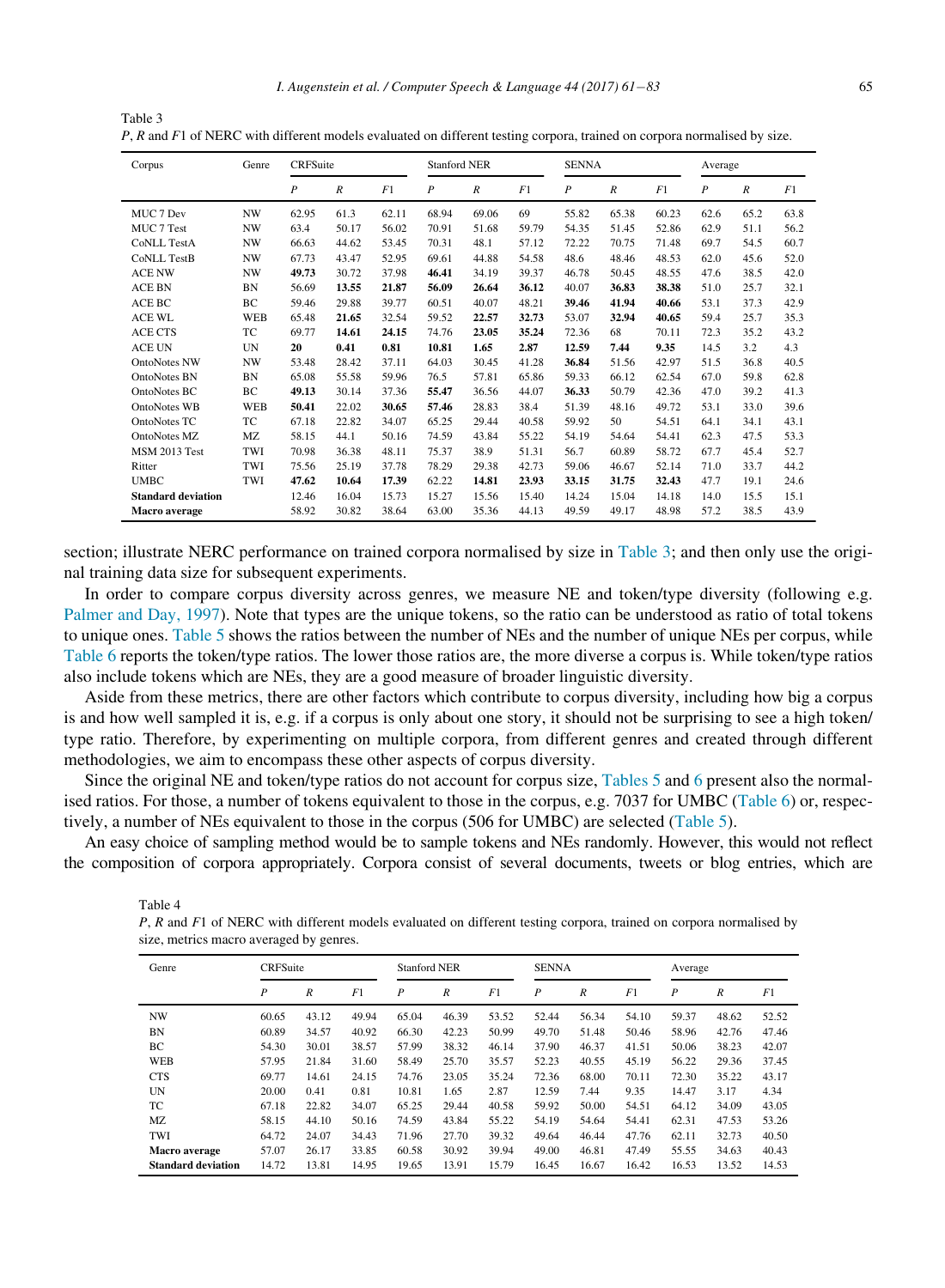# <span id="page-5-0"></span>Table 5

NE/Unique NE ratios and normalised NE/Unique NE ratios of different corpora, mean and median of those values plus R correlation of ratios with Stanford NER F1 on original corpora.

| Corpus               | Genre      | <b>NEs</b> | <b>Unique NEs</b> | Ratio | Norm ratio |
|----------------------|------------|------------|-------------------|-------|------------|
| MUC 7 Train          | NW         | 552        | 232               | 2.38  | 2.24       |
| MUC 7 Dev            | <b>NW</b>  | 572        | 238               | 2.40  | 2.14       |
| MUC 7 Test           | <b>NW</b>  | 863        | 371               | 2.33  | 1.90       |
| CoNLL Train          | <b>NW</b>  | 20,038     | 7228              | 2.77  | 1.83       |
| <b>CoNLL TestA</b>   | <b>NW</b>  | 4223       | 2154              | 1.96  | 1.28       |
| <b>CoNLL TestB</b>   | <b>NW</b>  | 4937       | 2338              | 2.11  | 1.31       |
| <b>ACE NW</b>        | <b>NW</b>  | 3835       | 1358              | 2.82  | 2.13       |
| <b>ACE BN</b>        | <b>BN</b>  | 2067       | 929               | 2.22  | 1.81       |
| ACE BC               | BC         | 1746       | 658               | 2.65  | 1.99       |
| <b>ACE WL</b>        | <b>WEB</b> | 1716       | 931               | 1.84  | 1.63       |
| <b>ACE CTS</b>       | <b>CTS</b> | 2667       | 329               | 8.11  | 4.82       |
| <b>ACE UN</b>        | <b>UN</b>  | 668        | 374               | 1.79  | 1.60       |
| <b>OntoNotes NW</b>  | <b>NW</b>  | 52,055     | 17,748            | 2.93  | 1.77       |
| <b>OntoNotes BN</b>  | <b>BN</b>  | 14,213     | 3808              | 3.73  | 2.58       |
| OntoNotes BC         | BC         | 7676       | 2314              | 3.32  | 2.47       |
| OntoNotes WB         | <b>WEB</b> | 6080       | 2376              | 2.56  | 1.99       |
| <b>OntoNotes TC</b>  | TC         | 1430       | 717               | 1.99  | 1.66       |
| OntoNotes MZ         | MZ         | 8150       | 2230              | 3.65  | 3.16       |
| MSM 2013 Train       | TWI        | 2815       | 1817              | 1.55  | 1.41       |
| <b>MSM 2013 Test</b> | TWI        | 1432       | 1028              | 1.39  | 1.32       |
| Ritter               | TWI        | 1221       | 957               | 1.28  | 1.20       |
| <b>UMBC</b>          | TWI        | 506        | 473               | 1.07  | 1.07       |
| R                    |            |            |                   | 0.20  | 0.15       |
| Mean                 |            |            |                   | 2.58  | 1.97       |
| <b>Median</b>        |            |            |                   | 2.35  | 1.82       |

## <span id="page-5-1"></span>Table 6

Token/type ratios and normalised token/type ratios of different corpora, mean and median of those values plus R correlation of ratios with Stanford NER F1 on original corpora.

| Corpus               | Genre      | Tokens    | Types  | Ratio | Norm ratio |
|----------------------|------------|-----------|--------|-------|------------|
| MUC 7 Train          | NW         | 8476      | 2086   | 4.06  | 3.62       |
| MUC 7 Dev            | NW         | 9117      | 1722   | 5.29  | 4.79       |
| MUC 7 Test           | <b>NW</b>  | 12,960    | 2895   | 4.48  | 3.80       |
| CoNLL Train          | <b>NW</b>  | 204.567   | 23.624 | 8.66  | 2.91       |
| <b>CoNLL TestA</b>   | NW         | 34,392    | 7815   | 4.40  | 2.62       |
| <b>CoNLL TestB</b>   | <b>NW</b>  | 39,474    | 8428   | 4.68  | 2.64       |
| <b>ACE NW</b>        | <b>NW</b>  | 66,875    | 8725   | 7.66  | 3.40       |
| <b>ACE BN</b>        | BN         | 66,534    | 7630   | 8.72  | 3.40       |
| ACE BC               | BC         | 52,758    | 5913   | 8.92  | 4.40       |
| <b>ACE WL</b>        | <b>WEB</b> | 50,227    | 8529   | 5.89  | 3.12       |
| <b>ACE CTS</b>       | <b>CTS</b> | 58,205    | 3425   | 16.99 | 7.22       |
| <b>ACE UN</b>        | <b>UN</b>  | 82,515    | 8480   | 9.73  | 4.49       |
| <b>OntoNotes NW</b>  | <b>NW</b>  | 1,049,713 | 42,716 | 24.57 | 3.69       |
| <b>OntoNotes BN</b>  | BN         | 259.347   | 16,803 | 15.43 | 3.77       |
| OntoNotes BC         | ВC         | 245,545   | 13,218 | 18.58 | 3.95       |
| OntoNotes WB         | <b>WEB</b> | 205,081   | 17,659 | 11.61 | 3.86       |
| OntoNotes TC         | ТC         | 110.135   | 5895   | 18.68 | 6.98       |
| OntoNotes MZ         | MZ         | 197,517   | 15,412 | 12.82 | 3.68       |
| MSM 2013 Train       | TWI        | 56,722    | 10,139 | 5.59  | 3.50       |
| <b>MSM 2013 Test</b> | TWI        | 32,295    | 6474   | 4.99  | 3.66       |
| Ritter               | TWI        | 48,864    | 10,587 | 4.62  | 2.78       |
| <b>UMBC</b>          | TWI        | 7037      | 3589   | 1.96  | 1.96       |
| $\boldsymbol{R}$     |            |           |        | 0.25  | $-0.07$    |
| Mean                 |            |           |        | 9.47  | 3.83       |
| <b>Median</b>        |            |           |        | 8.16  | 3.67       |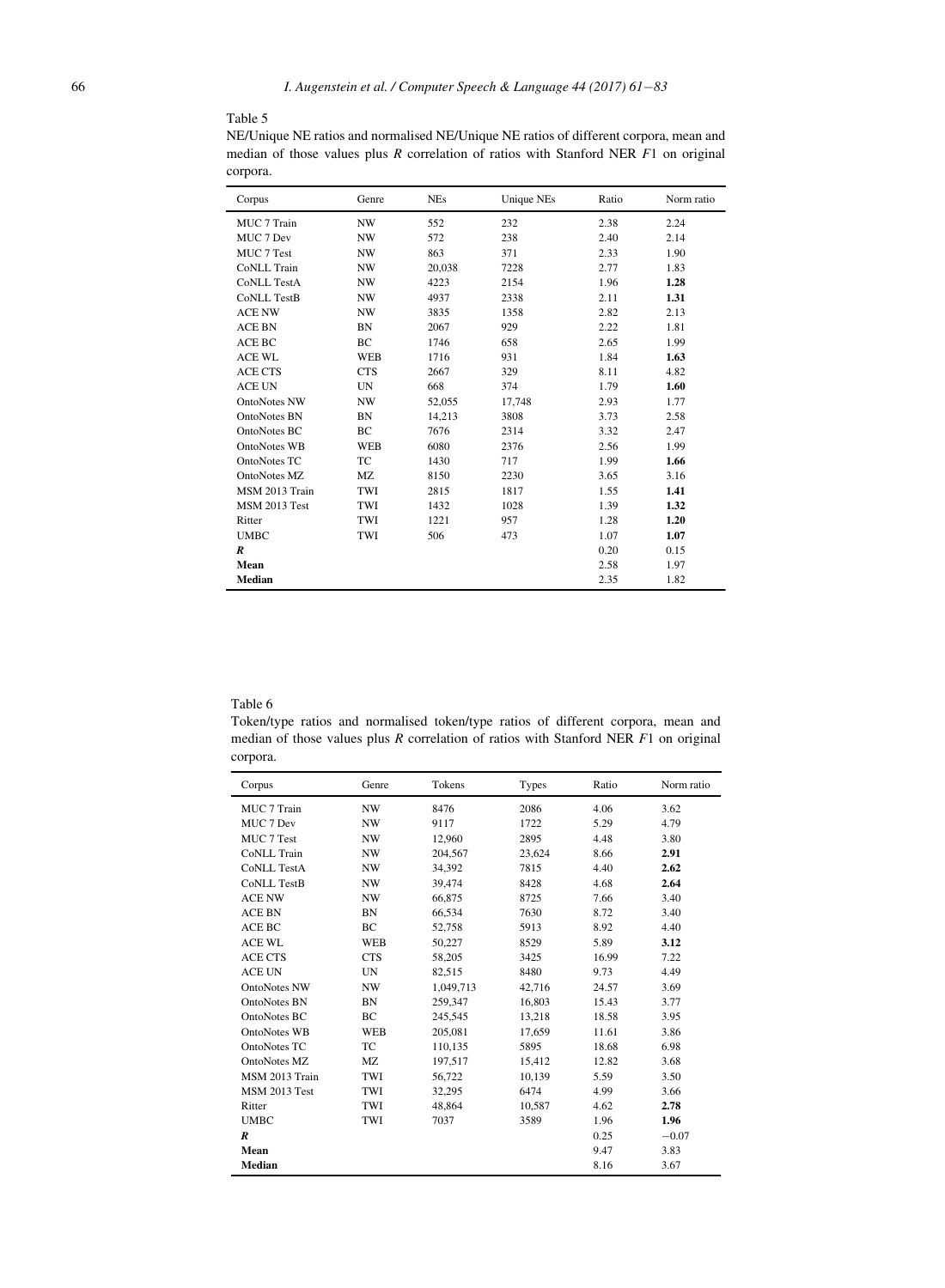likely to repeat the words or NEs since they are about one story. The difference between bigger and smaller corpora is then that bigger corpora consist of more of those documents, tweets, blog entries, interviews, etc. Therefore, when we downsample, we take the first *n* tokens for the token/type ratios or the first *n* NEs for the NEs/Unique NEs ratios.

Looking at the normalised diversity metrics, the lowest NE/Unique NE ratios  $\epsilon = 1.5$  (in bold, [Table 5\)](#page-5-0) are observed on the Twitter and CoNLL Test corpora. Seeing this for Twitter is not surprising since one would expect noise in social media text (e.g. spelling variations or mistakes) to also have an impact on how often the same NEs are seen. Observing this in the latter, though, is less intuitive and suggests that the CoNLL corpora are well balanced in terms of stories. Low NE/Unique ratios  $\left( \langle \nabla \rangle = 1.7 \right)$  can also be observed for ACE WL, ACE UN and OntoNotes TC. Similar to social media text, content from weblogs, usenet discussions and telephone conversations also contains a larger amount of noise compared to the traditionally-studied newswire genre, so this is not a surprising result. Corpora bearing high NE/Unique NE ratios (>2.5) are ACE CTS, OntoNotes MZ and OntoNotes BN. These results are also not surprising. The telephone conversations in ACE CTS are all about the same story, and newswire and broadcast news tend to contain longer stories (reducing variety in any fixed-size set) and are more regular due to editing.

The token/type ratios reflect similar trends ([Table 6](#page-5-1)). Low token/type ratios  $\lt = 2.8$  (in bold) are observed for the Twitter corpora (Ritter and UMBC), as well as for the CoNLL Test corpus. Token/type ratios are also low  $\left(\leq 3.2\right)$ for CoNLL Train and ACE WL. Interestingly, ACE UN and MSM Train and Test do not have low token/type ratios although they have low NE/Unique ratios. That is, many diverse persons, locations and organisations are mentioned in those corpora, but similar context vocabulary is used. Token/type ratios are high ( $> = 4.4$ ) for MUC7 Dev, ACE BC, ACE CTS, ACE UN and OntoNotes TC. Telephone conversations (TC) having high token/type ratios can be attributed to the high amount filler words (e.g. "uh", "you know"). NE corpora are generally expected to have regular language use  $-$  for ACE, at least, in this instance.

Furthermore, it is worth pointing out that, especially for the larger corpora (e.g. OntoNotes NW), size normalisation makes a big difference. The normalised NE/Unique NE ratios drop by almost a half compared to the un-normalised ratios, and normalised Token/Type ratios drop by up to 85%. This strengthens our argument for size normalisation and also poses the question of low NERC performance for diverse genres being mostly due to the lack of large training corpora. This is examined in [Section 3.2.](#page-9-0)

<span id="page-6-0"></span>Lastly, [Table 7](#page-6-0) reports tag density (percentage of tokens tagged as part of a NE), which is another useful metric of corpus diversity that can be interpreted as the information density of a corpus. What can be observed here is that the

| Corpus               | Genre      | NE tokens | O tokens | Density | Norm density |
|----------------------|------------|-----------|----------|---------|--------------|
| MUC 7 Train          | <b>NW</b>  | 914       | 7562     | 0.11    | 0.11         |
| MUC 7 Dev            | NW         | 976       | 8141     | 0.11    | 0.10         |
| MUC 7 Test           | NW         | 1624      | 11,336   | 0.13    | 0.13         |
| CoNLL Train          | <b>NW</b>  | 29,450    | 174,171  | 0.14    | 0.15         |
| <b>CoNLL TestA</b>   | <b>NW</b>  | 6237      | 28,154   | 0.18    | 0.18         |
| <b>CoNLL TestB</b>   | <b>NW</b>  | 7194      | 32,279   | 0.18    | 0.19         |
| <b>ACE NW</b>        | <b>NW</b>  | 7330      | 59,545   | 0.11    | 0.11         |
| <b>ACE BN</b>        | BN         | 3555      | 62,979   | 0.05    | 0.06         |
| ACE BC               | BC         | 3127      | 49,631   | 0.06    | 0.06         |
| <b>ACE WL</b>        | <b>WEB</b> | 3227      | 47,000   | 0.06    | 0.08         |
| <b>ACE CTS</b>       | TC         | 3069      | 55,136   | 0.05    | 0.06         |
| ACE UN               | UN         | 1060      | 81,455   | 0.01    | 0.01         |
| <b>OntoNotes NW</b>  | <b>NW</b>  | 96,669    | 953,044  | 0.09    | 0.11         |
| <b>OntoNotes BN</b>  | <b>BN</b>  | 23,433    | 235,914  | 0.09    | 0.08         |
| OntoNotes BC         | BC         | 13,148    | 232,397  | 0.05    | 0.11         |
| <b>OntoNotes WB</b>  | <b>WEB</b> | 10,636    | 194,445  | 0.05    | 0.06         |
| OntoNotes TC         | TC         | 1870      | 108,265  | 0.02    | 0.01         |
| OntoNotes MZ         | <b>MZ</b>  | 15,477    | 182,040  | 0.08    | 0.11         |
| MSM 2013 Train       | TWI        | 4535      | 52,187   | 0.08    | 0.07         |
| <b>MSM 2013 Test</b> | TWI        | 2480      | 29,815   | 0.08    | 0.07         |
| Ritter               | TWI        | 1842      | 44.627   | 0.04    | 0.04         |
| <b>UMBC</b>          | TWI        | 747       | 6290     | 0.11    | 0.11         |
| $\boldsymbol{R}$     |            |           |          | 0.57    | 0.62         |
| Mean                 |            |           |          | 0.09    | 0.09         |
| Median               |            |           |          | 0.08    | 0.09         |

Table 7

Tag density and normalised tag density, the proportion of tokens with NE tags to all tokens, mean and median of those values plus R correlation of density with Stanford NER  $F1$  on original corpora.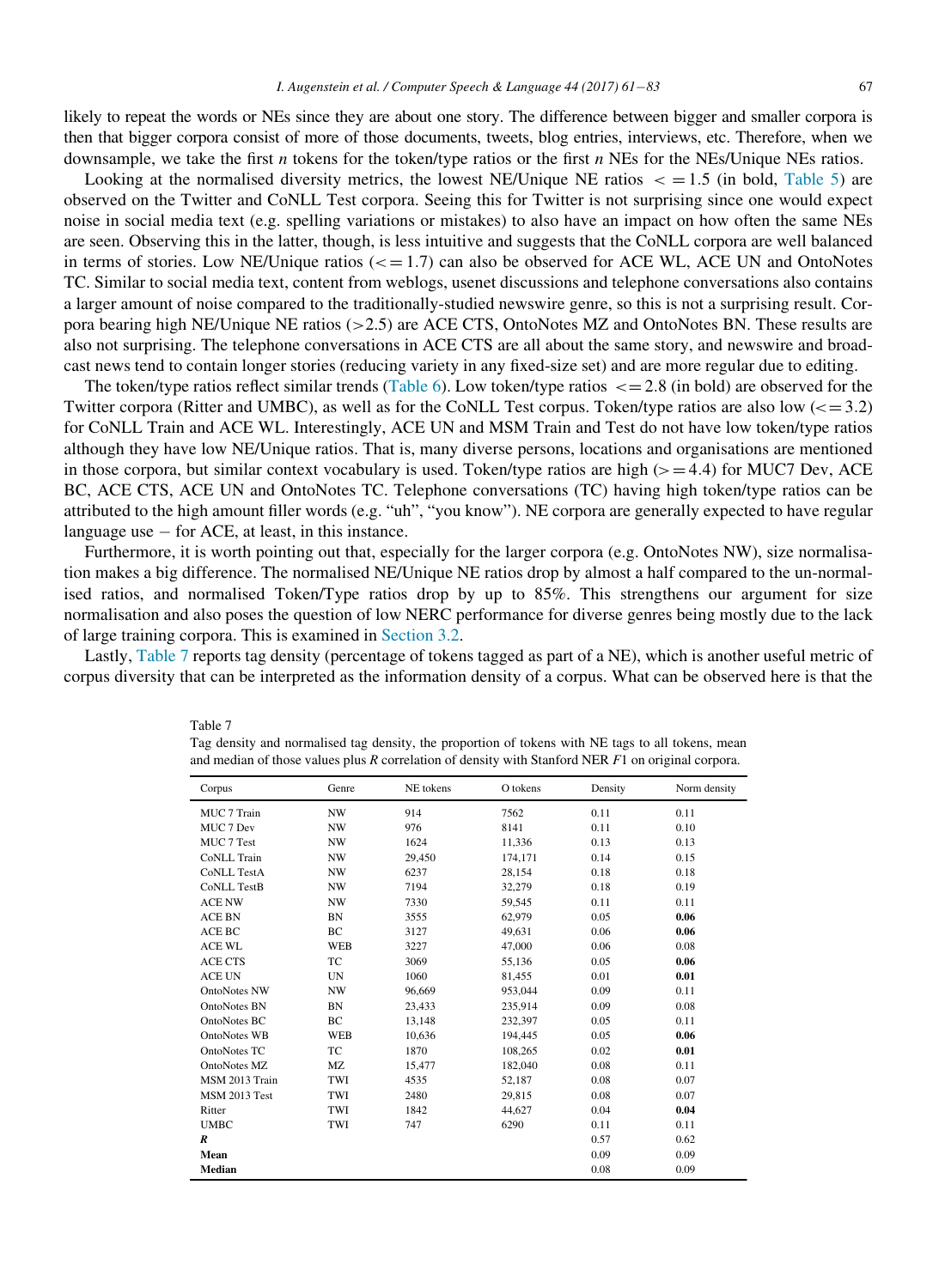NW corpora have the highest tag density and generally tend to have higher tag density than corpora of other genres; that is, newswire bears a lot of entities. Corpora with especially low tag density  $\epsilon = 0.06$  (in bold) are the TC corpora, Ritter, OntoNotes WB, ACE UN, ACE BN and ACE BC. As already mentioned, conversational corpora, to which ACE BC also belong, tend to have many filler words, thus it is not surprising that they have a low tag density. There are only minor differences between the tag density and the normalised tag density, since corpus size as such does not impact tag density.

## <span id="page-7-0"></span>2.2. NER models and features

To avoid system-specific bias in our experiments, three widely-used supervised statistical approaches to NER are included: Stanford NER,<sup>1</sup> SENNA,<sup>2</sup> and CRFSuite.<sup>3</sup> These systems each have contrasting notable attributes.

Stanford NER ([Finkel et al., 2005](#page-21-10)) is the most popular of the three, deployed widely in both research and commerce. The system has been developed in terms of both generalising the underlying technology and also specific additions for certain languages. The majority of openly-available additions to Stanford NER, in terms of models, gazetteers, prefix/suffix handling and so on, have been created for newswire-style text. Named entity recognition and classification is modelled as a sequence labelling task with first-order conditional random fields (CRFs) ([Lafferty](#page-21-13) [et al., 2001](#page-21-13)).

SENNA [\(Collobert et al., 2011](#page-21-11)) is a more recent system for named entity extraction and other NLP tasks. Using word representations and deep learning with deep convolutional neural networks, the general principle for SENNA is to avoid task-specific engineering while also doing well on multiple benchmarks. The approach taken to fit these desiderata is to use representations induced from large unlabelled datasets, including LM2 (introduced in the paper itself) and Brown clusters ([Brown et al., 1992; Derczynski and Chester, 2016\)](#page-20-4). The outcome is a flexible system that is readily adaptable, given training data. Although the system is more flexible in general, it relies on learning language models from unlabelled data, which might take a long time to gather and retrain. For the setup in [Collobert](#page-21-11) [et al. \(2011\)](#page-21-11) language models are trained for seven weeks on the English Wikipedia, Reuters RCV1 [\(Lewis et al.,](#page-21-14) [2004](#page-21-14)) and parts of the Wall Street Journal, and results are reported over the CoNLL 2003 NER dataset. Reuters RCV1 is chosen as unlabelled data because the English CoNLL 2003 corpus is created from the Reuters RCV1 corpus. For this paper, we use the original language models distributed with SENNA and evaluate SENNA with the DeepNL framework [\(Attardi, 2015\)](#page-20-5). As such, it is to some degree also biased towards the CoNLL 2003 benchmark data.

Finally, we use the classical NER approach from CRFsuite ([Okazaki, 2007\)](#page-22-8), which also uses first-order CRFs. This frames NER as a structured sequence prediction task, using features derived directly from the training text. Unlike the other systems, no external knowledge (e.g. gazetteers and unsupervised representations) are used. This provides a strong basic supervised system, and  $-$  unlike Stanford NER and SENNA  $-$  has not been tuned for any particular domain, giving potential to reveal more challenging domains without any intrinsic bias.

We use the feature extractors natively distributed with the NER frameworks. For Stanford NER we use the feature set "chris2009" without distributional similarity, which has been tuned for the CoNLL 2003 data. This feature was tuned to handle OOV words through word shape, i.e. capitalisation of constituent characters. The goal is to reduce feature sparsity  $-$  the basic problem behind OOV named entities  $-$  by reducing the complexity of word shapes for long words, while retaining word shape resolution for shorter words. In addition, word clusters, neighbouring ngrams, label sequences and quasi-Newton minima search are included.<sup>4</sup> SENNA uses word embedding features and gazetteer features; for the training configuration see <https://github.com/attardi/deepnl#benchmarks>. Finally, for CRFSuite, we use the provided feature extractor without POS or chunking features, which leaves unigram and bigram word features of the mention and in a window of 2 to the left and the right of the mention, character shape, prefixes and suffixes of tokens.

<sup>1</sup> [http://nlp.stanford.edu/projects/project-ner.shtml.](http://nlp.stanford.edu/projects/project-ner.shtml)

<sup>2</sup> [https://github.com/attardi/deepnl.](https://github.com/attardi/deepnl)

<sup>3</sup> [https://github.com/chokkan/crfsuite/blob/master/example/ner.py.](https://github.com/chokkan/crfsuite/blob/master/example/ner.py)

<sup>4</sup> For further details, see the official feature mnemonic list at [https://github.com/stanfordnlp/CoreNLP/blob/master/scripts/ner/english.conll.](https://github.com/stanfordnlp/CoreNLP/blob/master/scripts/ner/english.conll.4class.distsim.prop) [4class.distsim.prop.](https://github.com/stanfordnlp/CoreNLP/blob/master/scripts/ner/english.conll.4class.distsim.prop)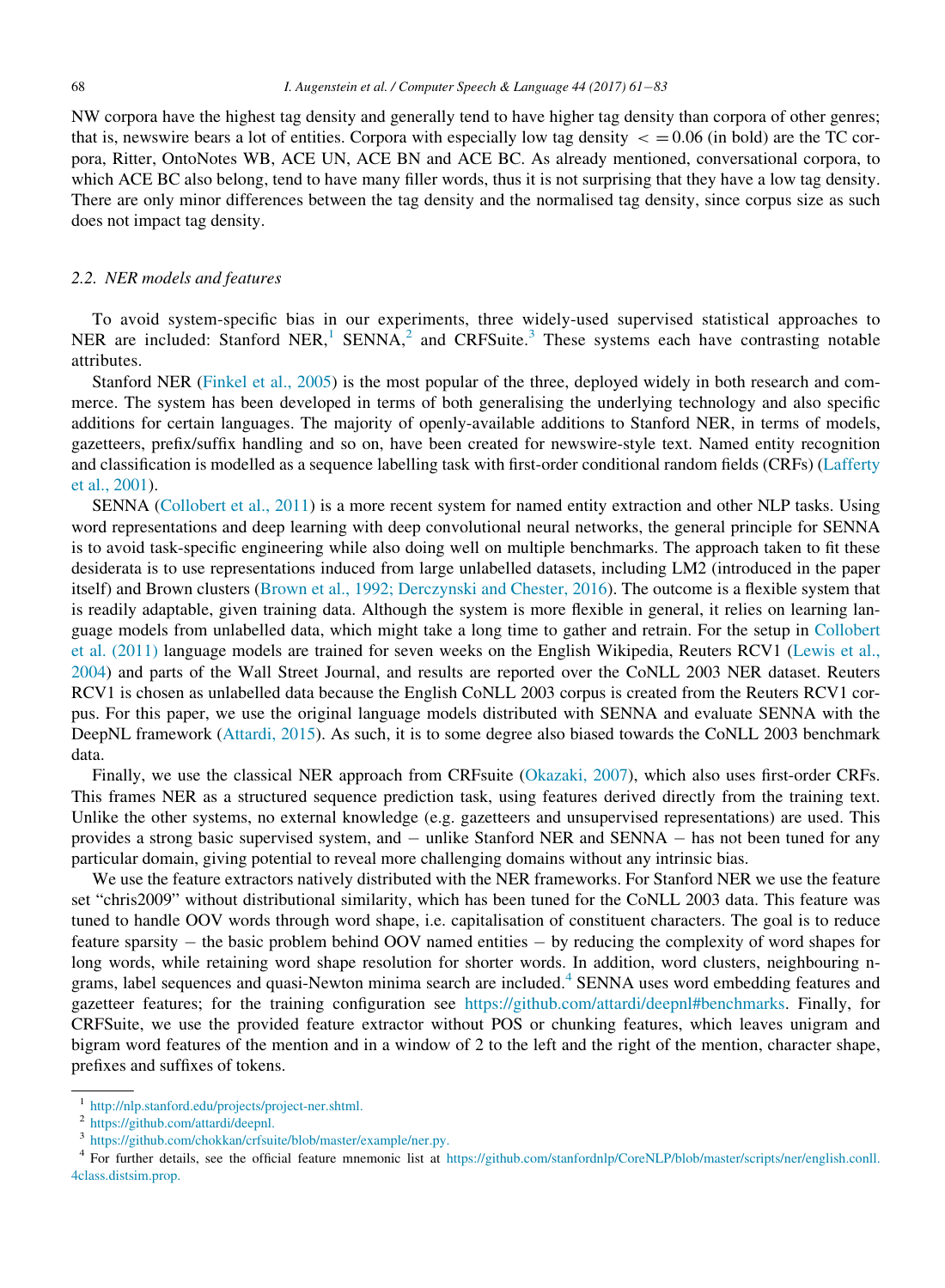These systems are compared against a simple surface form memorisation tagger. The memorisation baseline picks the most frequent NE label for each token sequence as observed in the training corpus. There are two kinds of ambiguity: one is overlapping sequences, e.g. if both "New York City" and "New York" are memorised as a location. In that case the longest-matching sequence is labelled with the corresponding NE class. The second, class ambiguity, occurs when the same textual label refers to different NE classes, e.g. "Google" could either refer to the name of a company, in which case it would be labelled as ORG, or to the company's search engine, which would be labelled as O (no NE).

# <span id="page-8-0"></span>3. Experiments

## 3.1. RQ1: NER performance with different approaches

Our first research question is how NERC performance differs for corpora between approaches. In order to answer this, Precision (P), Recall (R) and F1 metrics are reported on size-normalised corpora ([Table 3\)](#page-4-0) and original corpora [\(Tables 8](#page-8-1) and [9](#page-9-1)). The reason for size normalisation is to make results comparable across corpora. For size normalisation, the training corpora are downsampled to include the same number of NEs as the smallest corpus, UMBC. For that, sentences are selected from the beginning of the train part of the corpora so that they include the same number of NEs as UMBC. Other ways of downsampling the corpora would be to select the first  $n$  sentences or the first  $n$ tokens, where n is the number of sentences in the smallest corpus. The reason that the number of NEs, which represent the number of positive training examples, is chosen for downsampling the corpora is that the number of positive training examples have a much bigger impact on learning than the number of negative training examples. For instance, [Forman and Cohen \(2004\),](#page-21-15) among others, study topic classification performance for small corpora and sample from the Reuters corpus. They find that adding more negative training data gives little to no improvement, whereas adding positive examples drastically improves performance.

[Table 3](#page-4-0) shows results with size normalised precision  $(P)$ , recall  $(R)$ , and  $F1$ -Score  $(F1)$ . The five lowest P, R and F1 values per method (CRFSuite, Stanford NER, SENNA) are in bold to highlight underperformers. Results for all corpora are summed with macro average.

Comparing the different methods, the highest  $F1$  results are achieved with SENNA, followed by Stanford NER and CRFSuite. SENNA has a balanced  $P$  and  $R$ , which can be explained by the use of word embeddings as features, which help with the unseen word problem. For Stanford NER as well as CRFSuite, which do not make use of

<span id="page-8-1"></span>Table 8 P, R and F1 of NERC with different models trained on original corpora.

| Corpus                    | Memorisation     |                  |       | CRFSuite         |                  |       |                  | <b>Stanford NER</b> |       |                  | <b>SENNA</b>     |       | Average          |                  |       |
|---------------------------|------------------|------------------|-------|------------------|------------------|-------|------------------|---------------------|-------|------------------|------------------|-------|------------------|------------------|-------|
|                           | $\boldsymbol{P}$ | $\boldsymbol{R}$ | F1    | $\boldsymbol{P}$ | $\boldsymbol{R}$ | F1    | $\boldsymbol{P}$ | $\boldsymbol{R}$    | F1    | $\boldsymbol{P}$ | $\boldsymbol{R}$ | F1    | $\boldsymbol{P}$ | $\boldsymbol{R}$ | F1    |
| MUC 7 Dev                 | 44.35            | 27.4             | 33.87 | 63.49            | 61.82            | 62.64 | 69.98            | 70.1                | 70.04 | 55.12            | 73.43            | 62.97 | 58.24            | 58.19            | 57.38 |
| MUC 7 Test                | 50               | 18.75            | 27.27 | 63.43            | 50.64            | 56.31 | 71.11            | 51.97               | 60.05 | 53.84            | 60.95            | 57.17 | 59.60            | 45.58            | 50.20 |
| <b>CoNLL TestA</b>        | 61.15            | 35.67            | 45.06 | 91.51            | 88.22            | 89.84 | 93.09            | 91.39               | 92.23 | 91.73            | 93.05            | 92.39 | 84.37            | 77.08            | 79.88 |
| <b>CoNLL TestB</b>        | 54.36            | 23.01            | 32.33 | 87.24            | 82.55            | 84.83 | 88.84            | 85.42               | 87.1  | 85.89            | 87               | 86.44 | 79.08            | 69.50            | 72.68 |
| <b>ACE NW</b>             | 48.25            | 31.59            | 38.18 | 57.11            | 44.43            | 49.98 | 55.43            | 48.06               | 51.48 | 53.45            | 50.54            | 51.95 | 53.56            | 43.66            | 47.90 |
| <b>ACE BN</b>             | 34.24            | 20.85            | 25.92 | 55.26            | 22.37            | 31.85 | 53.61            | 33.94               | 41.57 | 51.15            | 50.84            | 50.99 | 48.57            | 32.00            | 37.58 |
| ACE BC                    | 48.98            | 32.05            | 38.75 | 59.04            | 46.01            | 51.72 | 59.41            | 50.93               | 54.84 | 52.22            | 47.88            | 49.96 | 54.91            | 44.22            | 48.82 |
| <b>ACE WL</b>             | 45.26            | 5.63             | 10.01 | 62.74            | 21.65            | 32.2  | 59.72            | 22.18               | 32.34 | 51.03            | 22.83            | 31.55 | 54.69            | 18.07            | 26.53 |
| <b>ACE CTS</b>            | 79.73            | 17.2             | 28.3  | 80.05            | 32.04            | 45.76 | 81.89            | 39.59               | 53.38 | 75.68            | 67.22            | 71.2  | 79.34            | 39.01            | 49.66 |
| <b>ACE UN</b>             | 12.29            | 11.93            | 12.11 | 20               | 0.41             | 0.81  | 13.51            | 2.07                | 3.58  | 22.22            | 1.65             | 3.08  | 17.01            | 4.02             | 4.90  |
| <b>OntoNotes NW</b>       | 39.01            | 31.49            | 34.85 | 82.19            | 77.35            | 79.7  | 84.89            | 80.78               | 82.78 | 79.37            | 76.76            | 78.04 | 71.37            | 66.60            | 68.84 |
| <b>OntoNotes BN</b>       | 18.32            | 32.98            | 23.55 | 86.51            | 80.59            | 83.44 | 88.33            | 83.42               | 85.8  | 84.69            | 83.7             | 84.2  | 69.46            | 70.17            | 69.25 |
| OntoNotes BC              | 17.37            | 24.08            | 20.18 | 75.59            | 65.26            | 70.04 | 76.34            | 69.02               | 72.5  | 70.38            | 73.4             | 71.86 | 59.92            | 57.94            | 58.65 |
| <b>OntoNotes WB</b>       | 52.61            | 29.27            | 37.62 | 64.73            | 45.52            | 53.45 | 68.62            | 54.13               | 60.52 | 63.94            | 61.3             | 62.59 | 62.48            | 47.56            | 53.55 |
| OntoNotes TC              | 6.48             | 16.55            | 9.32  | 65.26            | 32.4             | 43.31 | 68.82            | 44.6                | 54.12 | 73.45            | 57.84            | 64.72 | 53.50            | 37.85            | 42.87 |
| OntoNotes MZ              | 44.56            | 31.12            | 36.64 | 79.87            | 74.27            | 76.97 | 82.07            | 79.32               | 80.67 | 74.42            | 76.23            | 75.31 | 70.23            | 65.24            | 67.40 |
| <b>MSM 2013 Test</b>      | 20.51            | 7.84             | 11.35 | 83.08            | 56.91            | 67.55 | 83.64            | 60.68               | 70.34 | 70.89            | 70.74            | 70.81 | 64.53            | 49.04            | 55.01 |
| Ritter                    | 50.81            | 15.11            | 23.29 | 76.36            | 31.11            | 44.21 | 80.57            | 34.81               | 48.62 | 67.43            | 43.46            | 52.85 | 68.79            | 31.12            | 42.24 |
| <b>UMBC</b>               | 76.92            | 5.29             | 9.9   | 47.62            | 10.64            | 17.39 | 62.22            | 14.81               | 23.93 | 33.15            | 31.75            | 32.43 | 54.98            | 15.62            | 20.91 |
| <b>Standard deviation</b> | 20.23            | 9.78             | 11.44 | 17.11            | 25.62            | 23.84 | 18.28            | 25.27               | 23.14 | 17.96            | 23.14            | 21.63 | 18.40            | 20.95            | 20.01 |
| Macro average             | 42.38            | 21.99            | 26.24 | 68.48            | 48.64            | 54.84 | 70.64            | 53.54               | 59.26 | 63.69            | 59.50            | 60.55 | 61.30            | 45.92            | 50.22 |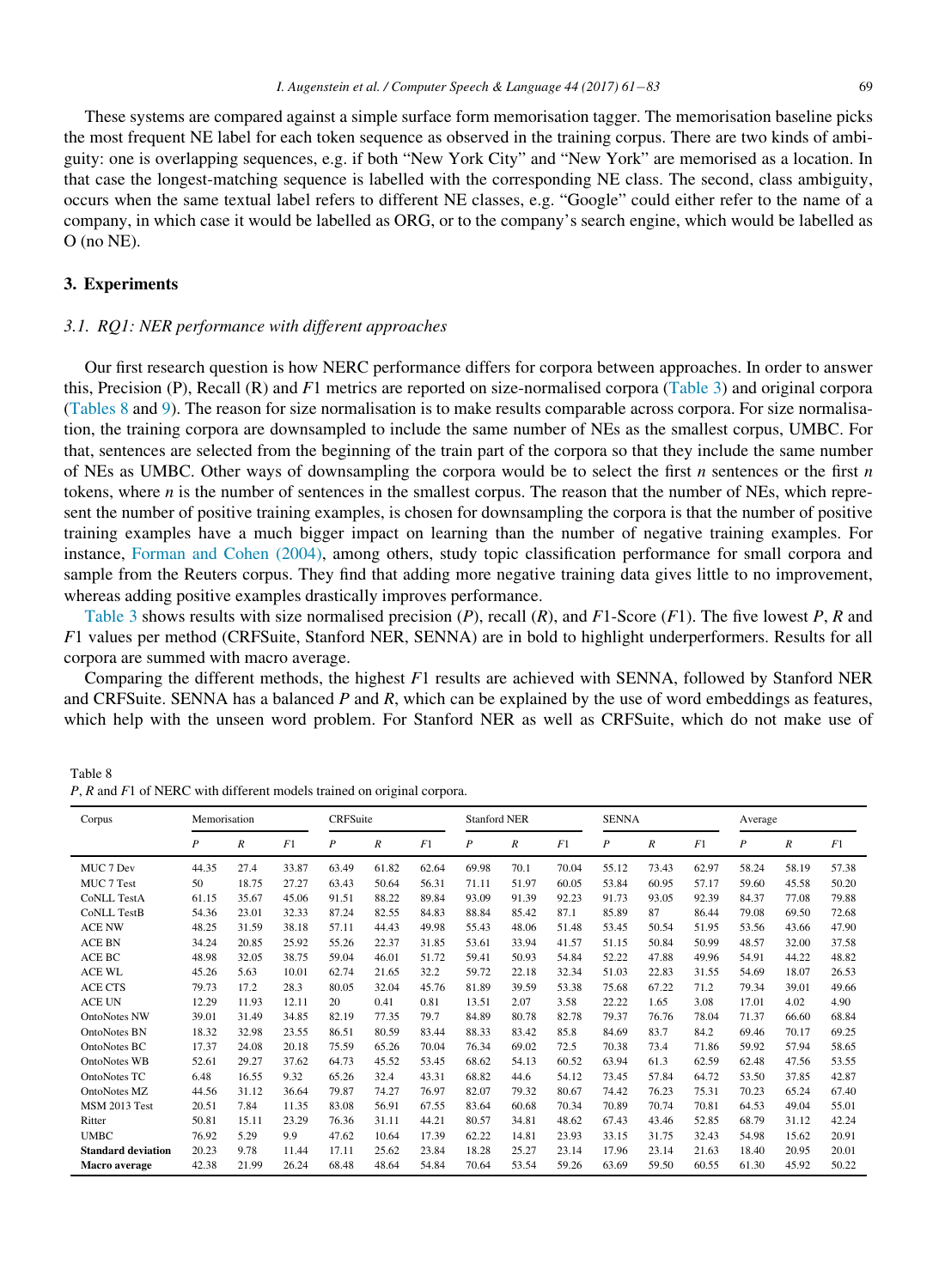<span id="page-9-1"></span>

| Table 9                                                             |  |
|---------------------------------------------------------------------|--|
| $F1$ per NE type with different models trained on original corpora. |  |

| Corpus                    | Memorisation |       |                | <b>CRFSuite</b> |          |              | <b>Stanford NER</b> |       | <b>SENNA</b> |            |       | Average    |            |       |            |
|---------------------------|--------------|-------|----------------|-----------------|----------|--------------|---------------------|-------|--------------|------------|-------|------------|------------|-------|------------|
|                           | <b>PER</b>   | LOC   | <b>ORG</b>     | <b>PER</b>      | LOC      | <b>ORG</b>   | <b>PER</b>          | LOC   | <b>ORG</b>   | <b>PER</b> | LOC   | <b>ORG</b> | <b>PER</b> | LOC   | <b>ORG</b> |
| MUC 7 Dev                 | 3.67         | 28.3  | 43.87          | 58.54           | 63.83    | 63.03        | 57.61               | 75.44 | 70.44        | 60.83      | 62.99 | 63.8       | 45.16      | 57.64 | 60.29      |
| MUC 7 Test                | 16.77        | 51.15 | 9.56           | 52.87           | 59.79    | 55.33        | 61.09               | 72.8  | 50.42        | 79.08      | 61.38 | 47.4       | 52.45      | 61.28 | 40.68      |
| <b>CoNLL TestA</b>        | 34.88        | 49.11 | 55.66          | 92              | 91.92    | 84           | 94.31               | 93.85 | 87.09        | 95.14      | 94.65 | 85.55      | 79.08      | 82.38 | 78.08      |
| <b>CoNLL TestB</b>        | 12.8         | 40.52 | 41.71          | 87.45           | 87.09    | 79.78        | 90.47               | 89.21 | 81.45        | 91.42      | 89.35 | 78.78      | 70.54      | 76.54 | 70.43      |
| <b>ACE NW</b>             | $\Omega$     | 52.12 | $\Omega$       | 37.47           | 57.35    | 33.89        | 39.92               | 58.46 | 38.84        | 49.72      | 57.89 | 30.99      | 31.78      | 56.46 | 25.93      |
| <b>ACE BN</b>             | 13.37        | 41.26 | 18             | 35.58           | 35.36    | 14.81        | 45.86               | 41.56 | 31.09        | 55.74      | 55.02 | 26.73      | 37.64      | 43.30 | 22.66      |
| <b>ACE BC</b>             | $\Omega$     | 62.64 | $\theta$       | 44.32           | 64.07    | 23.19        | 49.34               | 65.24 | 30.77        | 44.98      | 61.81 | 18.92      | 34.66      | 63.44 | 18.22      |
| <b>ACE WL</b>             | 1.44         | 33.06 | $\theta$       | 39.01           | 37.5     | 10.97        | 37.41               | 42.91 | 7.96         | 37.75      | 40.15 | 5.96       | 28.90      | 38.41 | 6.22       |
| <b>ACE CTS</b>            | 18.62        | 63.77 | $\overline{0}$ | 46.28           | 46.64    | $\mathbf{0}$ | 52.67               | 60.56 | $\mathbf{0}$ | 75.31      | 47.35 | 26.09      | 48.22      | 54.58 | 6.52       |
| <b>ACE UN</b>             | $\Omega$     | 14.92 | 7.55           | 3.08            | $\Omega$ | $\Omega$     | $\Omega$            | 6.17  | $\Omega$     | 5.48       | 2.78  | 0          | 2.14       | 5.97  | 1.89       |
| <b>OntoNotes NW</b>       | 20.85        | 55.67 | 14.85          | 84.75           | 82.39    | 74.82        | 86.39               | 85.62 | 78.47        | 80.82      | 85.71 | 69.08      | 68.20      | 77.35 | 59.31      |
| <b>OntoNotes BN</b>       | 15.37        | 27.52 | 12.59          | 88.67           | 86.4     | 66.64        | 90.98               | 88.88 | 68.78        | 90.06      | 87.46 | 66.24      | 71.27      | 72.57 | 53.56      |
| OntoNotes BC              | 10.92        | 24.89 | 10.9           | 69.13           | 79.28    | 52.26        | 75.54               | 79.04 | 54.48        | 74.13      | 81.02 | 50.98      | 57.43      | 66.06 | 42.16      |
| OntoNotes WB              | 26.2         | 54.86 | 5.71           | 50.17           | 67.76    | 22.33        | 60.28               | 72.05 | 30.21        | 66.63      | 73.15 | 31.03      | 50.82      | 66.96 | 22.32      |
| OntoNotes TC              | 19.67        | 7.71  | $\overline{0}$ | 40.68           | 50.38    | 8.16         | 54.24               | 58.43 | 18.87        | 67.06      | 68.39 | 7.84       | 45.41      | 46.23 | 8.72       |
| <b>OntoNotes MZ</b>       | 21.39        | 58.76 | 4.55           | 83.49           | 80.44    | 52.86        | 86.44               | 84.65 | 56.88        | 83.92      | 78.06 | 48.25      | 68.81      | 75.48 | 40.64      |
| MSM 2013 Test             | 4.62         | 44.71 | 26.14          | 75.9            | 43.75    | 24.14        | 78.46               | 42.77 | 31.37        | 81.04      | 45.42 | 28.12      | 60.01      | 44.16 | 27.44      |
| Ritter                    | 15.54        | 35.11 | 20.13          | 43.19           | 54.08    | 33.54        | 48.65               | 57    | 37.97        | 63.64      | 61.47 | 22.22      | 42.76      | 51.92 | 28.47      |
| <b>UMBC</b>               | 5.97         | 22.22 | $\Omega$       | 8.33            | 32.61    | 6.06         | 25.32               | 39.08 | 2.94         | 33.12      | 52.1  | 6.38       | 18.19      | 36.50 | 3.85       |
| <b>Standard deviation</b> | 9.83         | 16.42 | 16.67          | 26.12           | 23.40    | 28.02        | 25.05               | 22.39 | 28.03        | 23.02      | 21.61 | 26.00      | 21.00      | 20.95 | 24.68      |
| <b>Macro</b> average      | 12.74        | 40.44 | 14.27          | 54.78           | 58.98    | 37.15        | 59.74               | 63.88 | 40.95        | 65.05      | 63.48 | 37.60      | 48.08      | 56.69 | 32.49      |

embeddings, recall is about half of precision. These findings are in line with other work reporting the usefulness of word embeddings and deep learning for a variety of NLP tasks and domains [\(Socher et al., 2011; Glorot et al., 2011;](#page-22-10) [Bengio, 2012\)](#page-22-10). With respect to individual corpora, the ones where SENNA outperforms other methods by a large margin ( $>=$  13 points in F1) are CoNLL Test A, ACE CTS and OntoNotes TC. The first success can be attributed to being from the same the domain SENNA was originally tuned for. The second is more unexpected and could be due to those corpora containing a disproportional amount of PER and LOC NEs (which are easier to tag correctly) com-pared to ORG NEs, as can be seen in [Table 9,](#page-9-1) where  $F1$  of NERC methods is reported on the original training data.

Our analysis of CRFSuite here is that it is less tuned for NW corpora and might therefore have a more balanced performance across genres does not hold. Results with CRFSuite for every corpus are worse than the results for that corpus with Stanford NER, which is also CRF-based.

To summarise, our findings are:

- F1 is highest with SENNA, followed by Stanford NER and CRFSuite.
- SENNA outperforms other methods by a large margin (e.g.  $> = 13$  points in F1) for CoNLL Test A, ACE CTS and OntoNotes TC.
- Our hypothesis that CRFSuite is less tuned for NW corpora and will therefore have a more balanced performance across genres does not hold, as results for CRFSuite for every corpus are worse than with Stanford NER.

# <span id="page-9-0"></span>3.2. RQ2: NER performance in different genres

Our second research question is whether existing NER approaches generalise well over corpora in different genres. To do this we study again Precision  $(P)$ , Recall  $(R)$  and  $F1$  metrics on size-normalised corpora ([Table 3\)](#page-4-0), on original corpora ([Tables 8](#page-8-1) and [9\)](#page-9-1), and we further test performance per genre in a separate table ([Table 4\)](#page-4-1).

F1 scores over size-normalised corpora vary widely ([Table 13\)](#page-13-0). For example, the SENNA scores range from 9.35% F1 (ACE UN) to 71.48% (CoNLL Test A). Lowest results are consistently observed for the ACE subcorpora, UMBC, and OntoNotes BC and WB. The ACE corpora are large and so may be more prone to non-uniformities emerging during downsampling; they also have special rules for some kinds of organisation which can skew results (as described in [Section 2.1.1](#page-2-1)). The highest results are on the CoNLL Test A corpus, OntoNotes BN and MUC 7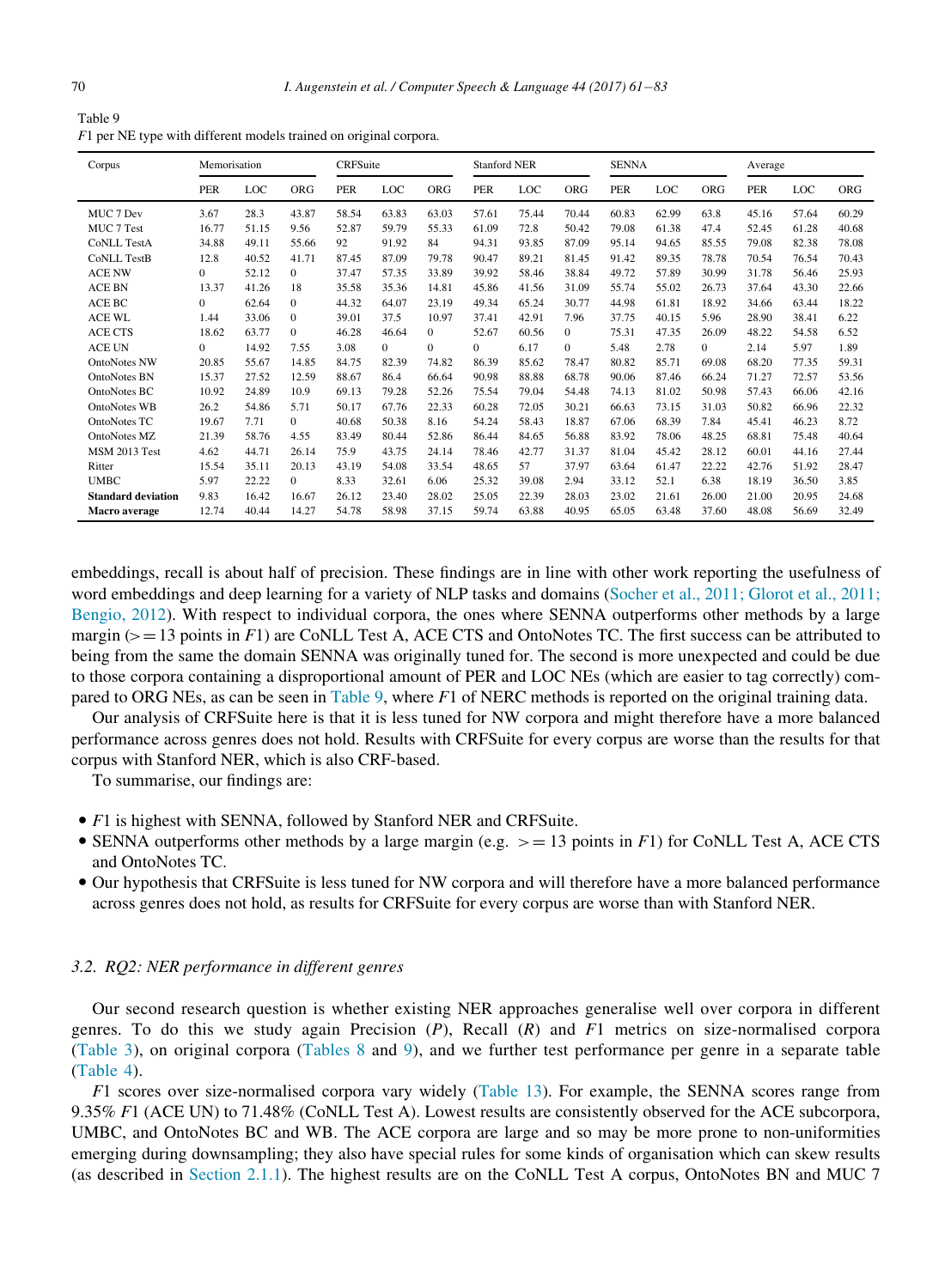Dev. This moderately supports our hypothesis that NER systems perform better on NW than on other genres, probably due to extra fitting from many researchers using them as benchmarks for tuning their approaches. Looking at the Twitter (TWI) corpora present the most challenge due to increased diversity, the trends are unstable. Although results for UMBC are among the lowest, results for MSM 2013 and Ritter are in the same range or even higher than those on NW datasets. This begs the question whether low results for Twitter corpora reported previously were due to the lack of sufficient in-genre training data.

Comparing results on normalised to non-normalised data, Twitter results are lower than those for most OntoNotes corpora and CoNLL test corpora, mostly due to low recall. Other difficult corpora having low performance are ACE UN and WEB corpora. We further explicitly examine results on size normalised corpora grouped by corpus type, shown in [Table 4.](#page-4-1) It becomes clear that, on average, newswire corpora and OntoNotes MZ are the easiest corpora and ACE UN, WEB and TWI are the hardest. This confirms our hypothesis that social media and Web corpora are challenging for NERC.

The CoNLL results, on the other hand, are the highest across all corpora irrespective of the NERC method. What is very interesting to see is that they are much higher than the results on the biggest training corpus, OntoNotes NW. For instance, SENNA has an F1 of 78.04 on OntoNotes, compared to an F1 of 92.39 and 86.44 for CoNLL Test A and Test B respectively. So even though OntoNotes NW is more than twice the size of CoNLL in terms of NEs (see [Table 5](#page-5-0)), NERC performance is much higher on CoNLL. NERC performance with respect to training corpus size is represented in [Fig. 1.](#page-10-0) The latter figure confirms that although there is some correlation between corpus size and F1, the variance between results on comparably sized corpora is big. This strengthens our argument that there is a need for experimental studies, such as those reported below, to find out what, apart from corpus size, impacts NERC performance.

<span id="page-10-0"></span>Another set of results presented in [Table 8](#page-8-1) are those of the simple NERC memorisation baseline. It can be observed that corpora with a low F1 for NERC methods, such as UMBC and ACE UN, also have a low memorisation performance. Memorisation is discussed in more depth in [Section 3.5.](#page-15-0)



Fig. 1. F1 of different NER methods with respect to training corpus size, measured in log of number of NEs.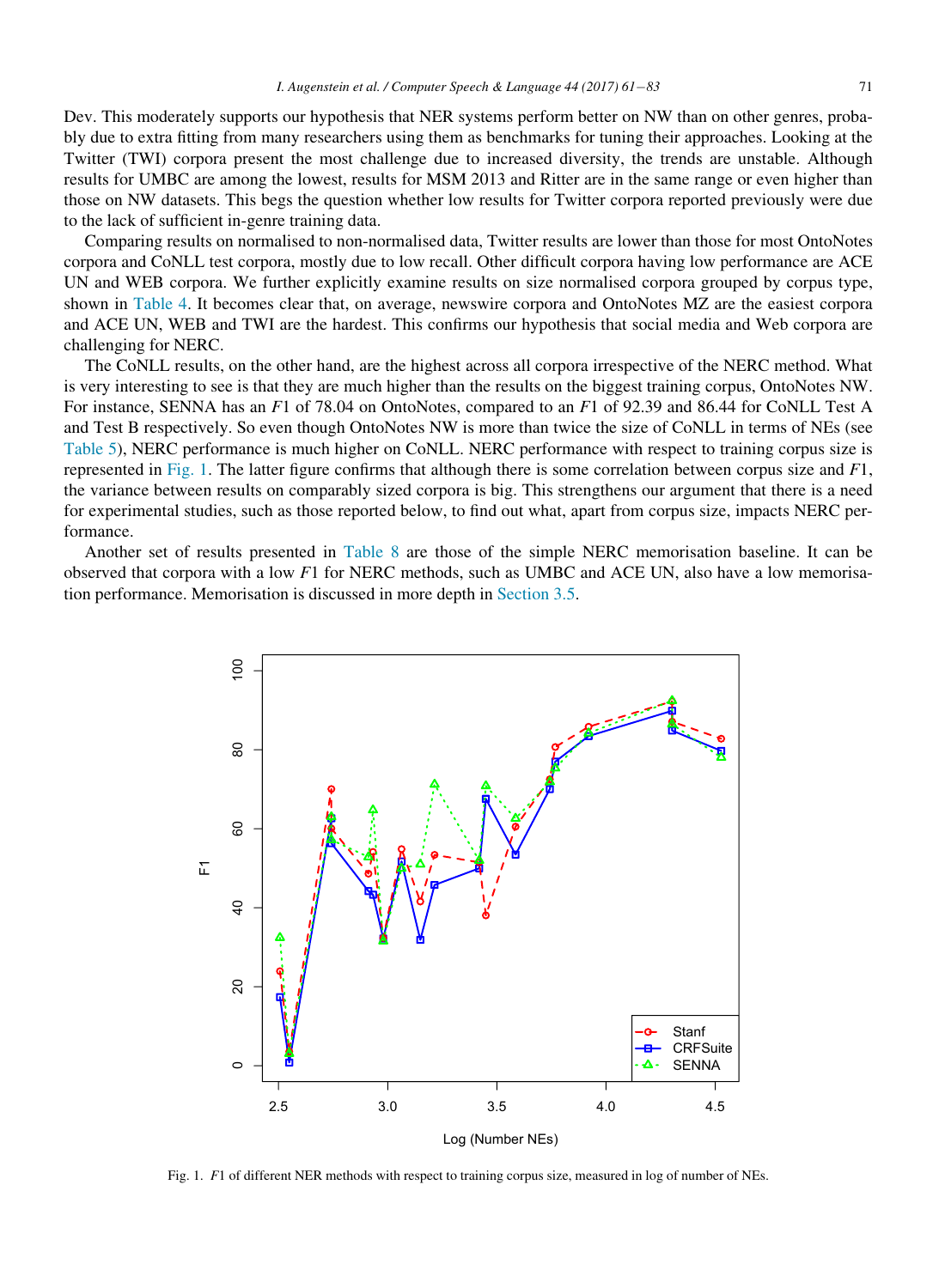When NERC results are compared to the corpus diversity statistics, i.e. NE/Unique NE ratios [\(Table 5](#page-5-0)), token/ type ratios [\(Table 6](#page-5-1)), and tag density ([Table 7](#page-6-0)), the strongest predictor for  $F1$  is tag density, as can be evidenced by the R correlation values between the ratios and  $F1$  scores with the Stanford NER system, shown in the respective tables.

There is a positive correlation between high  $F1$  and high tag density (R of 0.57 and R of 0.62 with normalised tag density), a weak positive correlation for NE/unique ratios ( $R$  of 0.20 and  $R$  of 0.15 for normalised ratio), whereas for token/type ratios, no such clear correlation can be observed (R of 0.25 and R of  $-0.07$  for normalised ratio).

However, tag density is also not an absolute predictor for NERC performance. While NW corpora have both high NERC performance and high tag density, corpora of other genres with high tag density not not necessarily so easy.

One factor that can explain the difference in genre performance between e.g. newswire and social media is entity drift. In this case, it is evident from the differing surface forms and contexts for a given entity class. For example, the concept of "location" that NER systems try to learn might be frequently represented in English newswire from 1991 with terms like Iraq or Kuwait, but more with Atlanta, Bosnia and Kabul in the same language and genre from 1996. Informally, drift on Twitter is often characterised as both high-frequency and high-magnitude; that is, the changes are both rapid and correspond to a large amount of surface form occurrences (e.g. [Fromreide et al., 2014; Derczynski et al., 2015\)](#page-21-16).

We examined the impact of drift in newswire and Twitter corpora. To do this, we used just the surface lexicalisations of entities as the entity representation. The overlap of surface forms was measured across different corpora of the same genre and language. We used an additional corpus based on recent data - that from the W-NUT 2015 challenge ([Baldwin et al., 2015](#page-20-6)). This is measured in terms of occurrences, rather than distinct surface forms, so that the magnitude of the drift is shown instead of having skew in results from the the noisy long tail. Results are given in [Table 10](#page-11-0) for newswire and [Table 11](#page-11-1) for Twitter corpora.

It is evident that the within-class commonalities in surface forms are much higher in newswire than in Twitter. That is to say, observations of entity texts in one newswire corpus are more helpful in labelling other newswire corpora, than if the same technique is used to label other twitter corpora.

This indicates that drift is lower in newswire than in tweets. Certainly, the proportion of entity mentions in most recent corpora (the rightmost-columns) are consistently low compared to entity forms available in earlier data. These reflect the raised OOV and drift rates found in [Fromreide et al. \(2014\)](#page-21-16). Another explanation is that there is higher noise in variation, and that the drift is not longitudinal, but rather general. This is partially addressed by RQ3, which we will address next, in [Section 3.3.](#page-12-0)

To summarise, our findings are:

<span id="page-11-0"></span>• Overall, F1 scores vary widely across corpora.

| Table 10                                                        |  |
|-----------------------------------------------------------------|--|
| Entity surface form occurrence overlap between Twitter corpora. |  |

|      | Coverage             | Target |             |                 |         |
|------|----------------------|--------|-------------|-----------------|---------|
|      |                      | Ritter | <b>UMBC</b> | <b>MSM</b>      | W-NUT   |
| Seed | <b>Ritter</b> (2010) |        | 9.3%        | 14.3%           | 11.1%   |
|      | <b>UMBC</b> (2011)   | 5.0%   |             | 6.1%            | $3.0\%$ |
|      | MSM 2013 Train       | 16.2%  | 12.1%       | $\qquad \qquad$ | 10.4%   |
|      | W-NUT (2015)         | 5.3%   | $3.2\%$     | 2.6%            | -       |

<span id="page-11-1"></span>Table 11

Entity surface form occurrence overlap between news corpora.

|      | Coverage                 | Target |         |            |           |
|------|--------------------------|--------|---------|------------|-----------|
|      |                          | MUC    | CoNLL   | <b>ACE</b> | OntoNotes |
| Seed | MUC 7 (1996)             |        | $6.8\%$ | 9.1%       | 5.7%      |
|      | CoNLL Train (1996-7)     | 33.0%  | -       | 48.7%      | 20.1%     |
|      | ACE NW (2000-3)          | 14.8%  | 18.6%   |            | 10.4%     |
|      | OntoNotes NW $(2007-14)$ | 50.5%  | 35.4%   | 57.3%      | –         |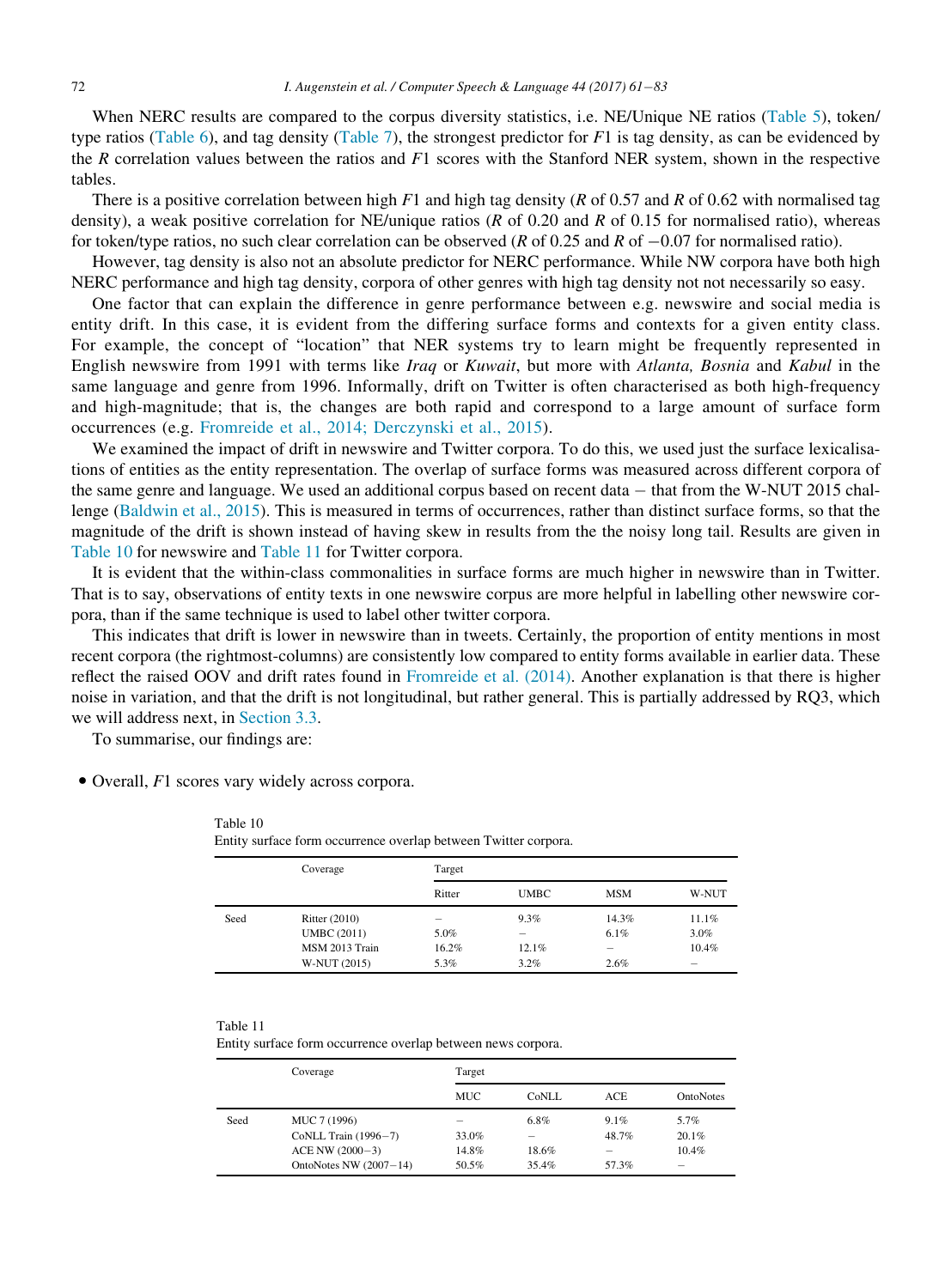- Trends can be marked in some genres. On average, newswire corpora and OntoNotes MZ are the easiest corpora and ACE UN, WEB and TWI are the hardest corpora for NER methods to reach good performance on.
- Normalising corpora by size results in more noisy data such as TWI and WEB data achieving similar results to NW corpora.
- Increasing the amount of available in-domain training data will likely result in improved NERC performance.
- There is a strong positive correlation between high  $F1$  and high tag density, a weak positive correlation for NE/ unique ratios and no clear correlation between token/type ratios and  $F1$ .
- NE drift is lower in newswire than in tweets.

The next section will take a closer look at the impact of seen and unseen NEs on NER performance.

# <span id="page-12-0"></span>3.3. RQ3: impact of NE diversity

Unseen NEs are those with surface forms present only in the test, but not training data, whereas seen NEs are those also encountered in the training data. As discussed previously, the ratio between those two measures is an indicator of corpus NE diversity.

[Table 12](#page-12-1) shows how the number of unseen NEs per test corpus relates to the total number of NEs per corpus. The proportion of unseen forms varies widely by corpus, ranging from 0.351 (ACE NW) to 0.931 (UMBC). As expected there is a correlation between corpus size and percentage of unseen NEs, i.e. smaller corpora such as MUC and UMBC tend to contain a larger proportion of unseen NEs than bigger corpora such as ACE NW. In addition, similar to the token/type ratios listed in [Table 6,](#page-5-1) we observe that TWI and WEB corpora have a higher proportion of unseen entities.

As can be seen from [Table 8](#page-8-1), corpora with a low percentage of unseen NEs (e.g. CoNLL Test A and OntoNotes NW) tend to have high NERC performance, whereas corpora with high percentage of unseen NEs (e.g. UMBC) tend to have low NERC performance. This suggests that systems struggle to recognise and classify unseen NEs correctly.

<span id="page-12-1"></span>To check this seen/unseen performance split, next we examine NERC performance for unseen and seen NEs separately; results are given in [Table 13](#page-13-0). The "All" column group represents an averaged performance result. What becomes clear from the macro averages<sup>5</sup> is that F1 on unseen NEs is significantly lower than F1 on seen NEs for all three NERC approaches. This is mostly due to recall on unseen NEs being lower than that on seen NEs, and suggests some memorisation and poor generalisation in existing systems. In particular, Stanford NER and CRFSuite have

| Corpus               | Genre      | Unseen | Seen   | Percentage unseen |
|----------------------|------------|--------|--------|-------------------|
| MUC 7 Dev            | NW         | 348    | 224    | 0.608             |
| MUC 7 Test           | NW         | 621    | 241    | 0.720             |
| <b>CoNLL TestA</b>   | NW         | 1485   | 2744   | 0.351             |
| <b>CoNLL TestB</b>   | NW         | 2453   | 2496   | 0.496             |
| <b>ACE NW</b>        | NW         | 549    | 662    | 0.453             |
| <b>ACE BN</b>        | BN         | 365    | 292    | 0.556             |
| ACE BC               | BС         | 246    | 343    | 0.418             |
| <b>ACE WL</b>        | <b>WEB</b> | 650    | 112    | 0.853             |
| <b>ACE CTS</b>       | TC         | 618    | 410    | 0.601             |
| <b>ACE UN</b>        | <b>UN</b>  | 274    | 40     | 0.873             |
| <b>OntoNotes NW</b>  | NW         | 8350   | 10,029 | 0.454             |
| OntoNotes BN         | BN         | 2427   | 3470   | 0.412             |
| OntoNotes BC         | BС         | 1147   | 1003   | 0.533             |
| <b>OntoNotes WB</b>  | WEB        | 1390   | 840    | 0.623             |
| <b>OntoNotes TC</b>  | TC         | 486    | 88     | 0.847             |
| OntoNotes MZ         | MZ         | 1185   | 1112   | 0.516             |
| <b>MSM 2013 Test</b> | TWI        | 992    | 440    | 0.693             |
| Ritter               | TWI        | 302    | 103    | 0.746             |
| <b>UMBC</b>          | TWI        | 176    | 13     | 0.931             |

Table 12 Proportion of unseen entities in different test corpora.

<sup>5</sup> Note that the performance over unseen and seen entities in [Table 13](#page-13-0) does not add up to the performance reported in [Table 8](#page-8-1) because performance in [Table 13](#page-13-0) is only reported on positive test samples.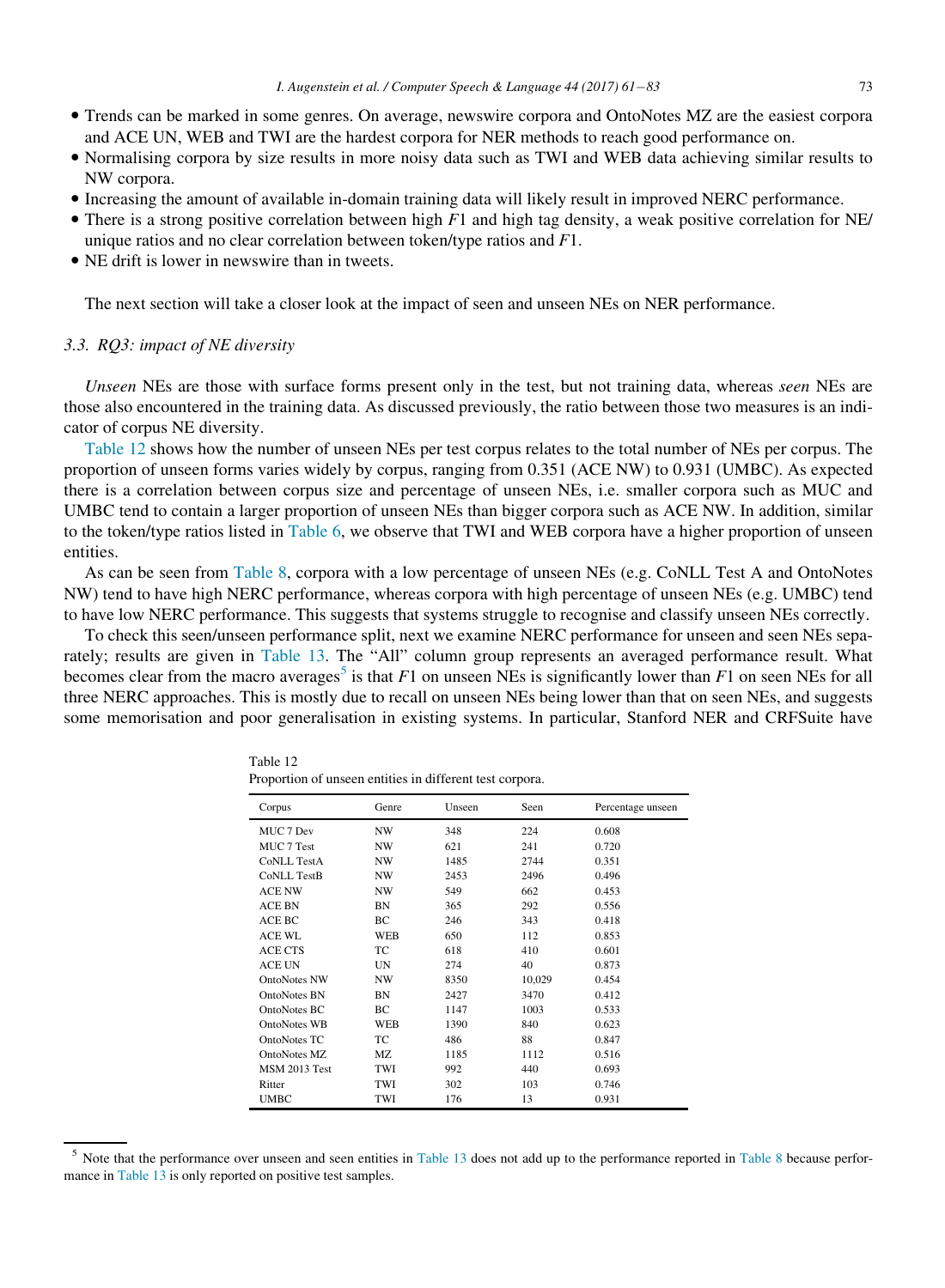<span id="page-13-0"></span>

| Table 13                                                          |
|-------------------------------------------------------------------|
| P, R and F1 of NERC with different models of unseen and seen NEs. |

|                      |        | CRFSuite         |                  |       | Stanf          |                  |                | <b>SENNA</b>     |                  |              | All              |                  |       |
|----------------------|--------|------------------|------------------|-------|----------------|------------------|----------------|------------------|------------------|--------------|------------------|------------------|-------|
|                      |        | $\boldsymbol{P}$ | $\boldsymbol{R}$ | F1    | P              | $\boldsymbol{R}$ | F1             | $\boldsymbol{P}$ | $\boldsymbol{R}$ | F1           | $\boldsymbol{P}$ | $\boldsymbol{R}$ | F1    |
| MUC 7 Dev            | Seen   | 96.00            | 85.71            | 90.57 | 98.65          | 98.21            | 98.43          | 90.48            | 93.3             | 91.87        | 95.04            | 92.41            | 93.62 |
|                      | Unseen | 65.22            | 47.41            | 54.91 | 75.31          | 52.59            | 61.93          | 59.54            | 60.06            | 59.8         | 66.69            | 53.35            | 58.88 |
| MUC 7 Test           | Seen   | 87.02            | 74.79            | 80.44 | 97.81          | 92.53            | 95.10          | 82.81            | 87.6             | 85.14        | 89.21            | 84.97            | 86.89 |
|                      | Unseen | 59.95            | 41.22            | 48.85 | 61.93          | 37.2             | 46.48          | 51.57            | 50.24            | 50.9         | 57.82            | 42.89            | 48.74 |
| <b>CoNLL TestA</b>   | Seen   | 96.79            | 94.46            | 95.61 | 97.87          | 97.34            | 97.61          | 97.34            | 96.55            | 96.94        | 97.33            | 96.12            | 96.72 |
|                      | Unseen | 86.34            | 79.19            | 82.61 | 87.85          | 81.82            | 84.73          | 95.32            | 92.43            | 93.85        | 89.84            | 84.48            | 87.06 |
| <b>CoNLL TestB</b>   | Seen   | 93.70            | 89.98            | 91.80 | 96.07          | 94.07            | 95.06          | 94.3             | 91.77            | 93.02        | 94.69            | 91.94            | 93.29 |
|                      | Unseen | 85.71            | 76.76            | 80.99 | 86.76          | 79.05            | 82.72          | 91.69            | 87.32            | 89.46        | 88.05            | 81.04            | 84.39 |
| ACE NW               | Seen   | 97.28            | 64.80            | 77.79 | 96.05          | 69.79            | 80.84          | 93.3             | 63.14            | 75.32        | 95.54            | 65.91            | 77.98 |
|                      | Unseen | 57.48            | 22.40            | 32.24 | 56.05          | 25.32            | 34.88          | 63.49            | 36.43            | 46.3         | 59.01            | 28.05            | 37.81 |
| ACE BN               | Seen   | 93.65            | 40.41            | 56.46 | 94.29          | 67.81            | 78.88          | 91.32            | 68.49            | 78.28        | 93.09            | 58.90            | 71.21 |
|                      | Unseen | 66.04            | 9.59             | 16.75 | 47.44          | 10.14            | 16.7           | 71.57            | 40               | 51.32        | 61.68            | 19.91            | 28.26 |
| ACE BC               | Seen   | 90.76            | 65.89            | 76.35 | 91.01          | 70.85            | 79.67          | 88.11            | 62.68            | 73.25        | 89.96            | 66.47            | 76.42 |
|                      | Unseen | 62.82            | 19.92            | 30.25 | 62.89          | 24.8             | 35.57          | 57.5             | 28.05            | 37.7         | 61.07            | 24.26            | 34.51 |
| <b>ACE WL</b>        | Seen   | 89.47            | 60.71            | 72.34 | 96.67          | 77.68            | 86.14          | 91.49            | 38.39            | 54.09        | 92.54            | 58.93            | 70.86 |
|                      | Unseen | 75.76            | 15.38            | 25.58 | 61.03          | 12.77            | 21.12          | 62.21            | 20.77            | 31.14        | 66.33            | 16.31            | 25.95 |
| <b>ACE CTS</b>       | Seen   | 97.38            | 45.37            | 61.90 | 98.48          | 63.17            | 76.97          | 96.35            | 64.39            | 77.19        | 97.40            | 57.64            | 72.02 |
|                      | Unseen | 95.42            | 23.66            | 37.92 | 92.55          | 24.11            | 38.25          | 96.43            | 69.9             | 81.05        | 94.80            | 39.22            | 52.41 |
| ACE UN               | Seen   | 0.00             | 0.00             | 0.00  | $\overline{0}$ | $\mathbf{0}$     | $\overline{0}$ | 100              | 1.53             | 3.02         | 33.33            | 0.51             | 1.01  |
|                      | Unseen | 100.00           | 0.51             | 1.02  | 62.5           | 1.82             | 3.55           | $\mathbf{0}$     | $\overline{0}$   | $\mathbf{0}$ | 54.17            | 0.78             | 1.52  |
| <b>OntoNotes NW</b>  | Seen   | 95.18            | 90.44            | 92.75 | 96.88          | 93.98            | 95.4           | 73.12            | 65.76            | 69.24        | 88.39            | 83.39            | 85.80 |
|                      | Unseen | 73.43            | 63.00            | 67.81 | 76.17          | 65.8             | 70.6           | 96.88            | 93.98            | 95.4         | 82.16            | 74.26            | 77.94 |
| <b>OntoNotes BN</b>  | Seen   | 95.60            | 90.86            | 93.17 | 96.75          | 94.5             | 95.61          | 81.76            | 73.34            | 77.32        | 91.37            | 86.23            | 88.70 |
|                      | Unseen | 82.67            | 67.24            | 74.16 | 83.45          | 68.97            | 75.52          | 96.75            | 94.5             | 95.61        | 87.62            | 76.90            | 81.76 |
| OntoNotes BC         | Seen   | 95.29            | 88.83            | 91.95 | 93.85          | 88.24            | 90.96          | 64.27            | 59.11            | 61.58        | 84.47            | 78.73            | 81.50 |
|                      | Unseen | 70.91            | 47.60            | 56.96 | 74.82          | 55.19            | 63.52          | 93.85            | 88.24            | 90.96        | 79.86            | 63.68            | 70.48 |
| <b>OntoNotes WB</b>  | Seen   | 91.96            | 81.57            | 86.45 | 94.01          | 89.64            | 91.77          | 63.75            | 47.73            | 54.59        | 83.24            | 72.98            | 77.60 |
|                      | Unseen | 58.97            | 26.49            | 36.56 | 64.86          | 34.39            | 44.95          | 94.01            | 89.64            | 91.77        | 72.61            | 50.17            | 57.76 |
| <b>OntoNotes TC</b>  | Seen   | 94.03            | 56.25            | 70.39 | 94.81          | 82.95            | 88.48          | 80.2             | 51.73            | 62.89        | 89.68            | 63.64            | 73.92 |
|                      | Unseen | 70.79            | 27.27            | 39.38 | 74.8           | 37.86            | 50.27          | 94.81            | 82.95            | 88.48        | 80.13            | 49.36            | 59.38 |
| OntoNotes MZ         | Seen   | 95.24            | 88.89            | 91.95 | 99.09          | 97.75            | 98.42          | 71.31            | 62.86            | 66.82        | 88.55            | 83.17            | 85.73 |
|                      | Unseen | 75.44            | 57.95            | 65.55 | 80.23          | 64.05            | 71.23          | 99.09            | 97.75            | 98.42        | 84.92            | 73.25            | 78.40 |
| MSM 2013 Test        | Seen   | 92.40            | 69.09            | 79.06 | 91.73          | 78.18            | 84.42          | 84.22            | 69.96            | 76.43        | 89.45            | 72.41            | 79.97 |
|                      | Unseen | 87.21            | 52.22            | 65.32 | 87.08          | 54.33            | 66.91          | 91.73            | 78.18            | 84.42        | 88.67            | 61.58            | 72.22 |
| Ritter               | Seen   | 100.00           | 65.05            | 78.82 | 98.8           | 79.61            | 88.17          | 100              | 68.93            | 81.61        | 99.60            | 71.20            | 82.87 |
|                      | Unseen | 79.73            | 19.54            | 31.38 | 76.62          | 19.54            | 31.13          | 78.17            | 36.75            | 50           | 78.17            | 25.28            | 37.50 |
| <b>UMBC</b>          | Seen   | 100.00           | 23.08            | 37.50 | 100            | 53.85            | 70             | 90               | 69.23            | 78.26        | 96.67            | 48.72            | 61.92 |
|                      | Unseen | 59.38            | 10.86            | 18.36 | 66.67          | 12.5             | 21.05          | 52.78            | 32.39            | 40.14        | 59.61            | 18.58            | 26.52 |
| <b>Macro</b> average | Seen   | 89.57            | 67.17            | 75.02 | 91.20          | 78.43            | 83.79          | 92.99            | 74.38            | 79.85        | 91.25            | 73.32            | 79.55 |
|                      | Unseen | 74.38            | 37.27            | 45.61 | 72.58          | 40.12            | 48.48          | 73.63            | 51.91            | 58.08        | 73.53            | 43.10            | 50.72 |

almost 50% lower recall on unseen NEs compared to seen NEs. One outlier is ACE UN, for which the average seen  $F1$  is 1.01 and the average unseen  $F1$  is 1.52, though both are miniscule and the different negligible.

Of the three approaches, SENNA exhibits the narrowest  $F1$  difference between seen and unseen NEs. In fact underperforms Stanford NER for seen NEs on many corpora. This may be because SENNA has but a few features, based on word embeddings, which reduces feature sparsity; intuitively, the simplicity of the representation is likely to help with unseen NEs, at the cost of slightly reduced performance on seen NEs through slower fitting. Although SENNA appears to be better at generalising than Stanford NER and our CRFSuite baseline, the difference between its performance on seen NEs and unseen NEs is still noticeable. This is 21.77 for SENNA (macro average), whereas it is 29.41 for CRFSuite and 35.68 for Stanford NER.

The fact that performance over unseen entities is significantly lower than on seen NEs partly explains what we observed in the previous section; i.e., that corpora with a high proportion of unseen entities, such as the ACE WL corpus, are harder to label than corpora of a similar size from other genres, such as the ACE BC corpus (e.g. systems reach F1 of  $\sim$ 30 compared to  $\sim$ 50; [Table 8\)](#page-8-1).

However, even though performance on seen NEs is higher than on unseen, there is also a difference between seen NEs in corpora of different sizes and genres. For instance, performance on seen NEs in ACE WL is 70.86 (averaged over the three different approaches), whereas performance on seen NEs in the less-diverse ACE BC corpus is higher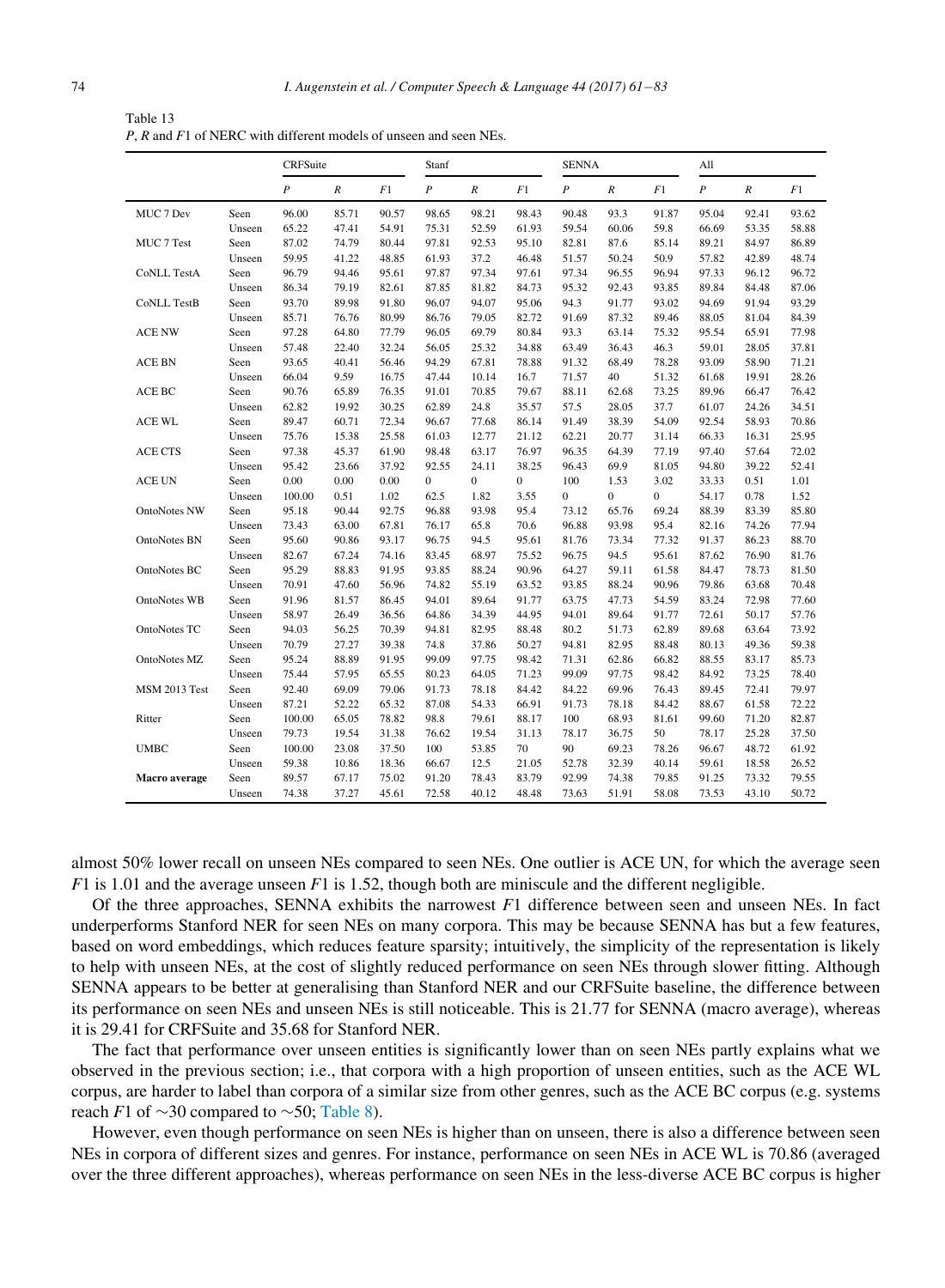at 76.42; the less diverse data is, on average, easier to tag. Interestingly, average F1 on seen NEs in the Twitter corpora (MSM and Ritter) is around 80, whereas average  $F1$  on the ACE corpora, which are of similar size, is lower, at around 70.

To summarise, our findings are:

- $\bullet$  F1 on unseen NEs is significantly lower than F1 on seen NEs for all three NERC approaches, which is mostly due to recall on unseen NEs being lower than that on seen NEs.
- Performance on seen NEs is significantly and consistently higher than that of unseen NEs in different corpora, with the lower scores mostly attributable to lower recall.
- However, there are still significant differences at labelling seen NEs in different corpora, which means that if NEs are seen or unseen does not account for all of the difference of F1 between corpora of different genres.

## 3.4. RQ4: unseen features, unseen NEs and NER performance

Having examined the impact of seen/unseen NEs on NERC performance in RQ3, and touched upon surface form drift in RQ2, we now turn our attention towards establishing the impact of seen features, i.e. features appearing in the test set that are observed also in the training set. While feature sparsity can help to explain low  $F1$ , it is not a good predictor of performance across methods: sparse features can be good if mixed with high-frequency ones. For instance, Stanford NER often outperforms CRFSuite (see [Table 8](#page-8-1)) despite having a lower proportion of seen features (i.e. those that occur both in test data and during training). Also, some approaches such as SENNA use a small number of features and base their features almost entirely on the NEs and not on their context.

Subsequently, we want to measure  $F1$  for unseens and seen NEs, as in [Section 3.3](#page-12-0), but also examine how the proportion of seen features impacts on the result. We define seen features as those observed in the test data and also the training data. In turn, unseen features are those observed in the test data but not in the training data. That is, they have not been previously encountered by the system at the time of labelling. Unseen features are different from unseen words in that they are the difference in representation, not surface form. For example, the entity "Xoxarle" may be an unseen entity not found in training data This entity could reasonably have "shape:Xxxxxxx" and "last-letter:e" as part of its feature representation. If the training data contains entities "Kenneth" and "Simone", each of this will have generated these two features respectively. Thus, these example features will not be unseen features in this case, despite coming from an unseen entity. Conversely, continuing this example, if the training data contains no feature "first-letter: $X'' -$  which applies to the unseen entity in question  $-$  then this will be an unseen feature.

We therefore measure the proportion of unseen features per unseen and seen proportion of different corpora. An analysis of this with Stanford NER is shown in [Fig. 2](#page-15-1). Each data point represents a corpus. The blue squares are data points for seen NEs and the red circles are data points for unseen NEs. The figure shows a negative correlation between F1 and percentage of unseen features, i.e. the lower the percentage of seen features, the higher the F1. Seen and unseen performance and features separate into two groups, with only two outlier points. The figure shows that novel, previously unseen NEs have more unseen features and that systems score a lower F1 on them. However, one would expect individual features to give different generalisation power for other sets of entities, and for systems use these features in different ways. That is, machine learning approaches to the NER task do not seem to learn clear-cut decision boundaries based on a small set of features. This is reflected in the softness of the correlation.

Finally, the proportion of seen features is higher for seen NEs. The two outlier points are ACE UN (low F1 for seen NEs despite low percentage of unseen features) and UMBC (high F1 for seen NEs despite high percentage of unseen features). An error analysis shows that the ACE UN corpus suffers from the problem that the seen NEs are ambiguous, meaning even if they have been seen in the training corpus, a majority of the time they have been observed with a different NE label. For the UMBC corpus, the opposite is true: seen NEs are unambiguous. This kind of metonymy is a known and challenging issue in NER, and the results on these corpora highlight the impact is still has on modern systems.

For all approaches the proportion of observed features for seen NEs is bigger than the proportion of observed features for unseen NEs, as it should be. However, within the seen and unseen testing instances, there is no clear trend indicating whether having more observed features overall increases F1 performance. One trend that is observable is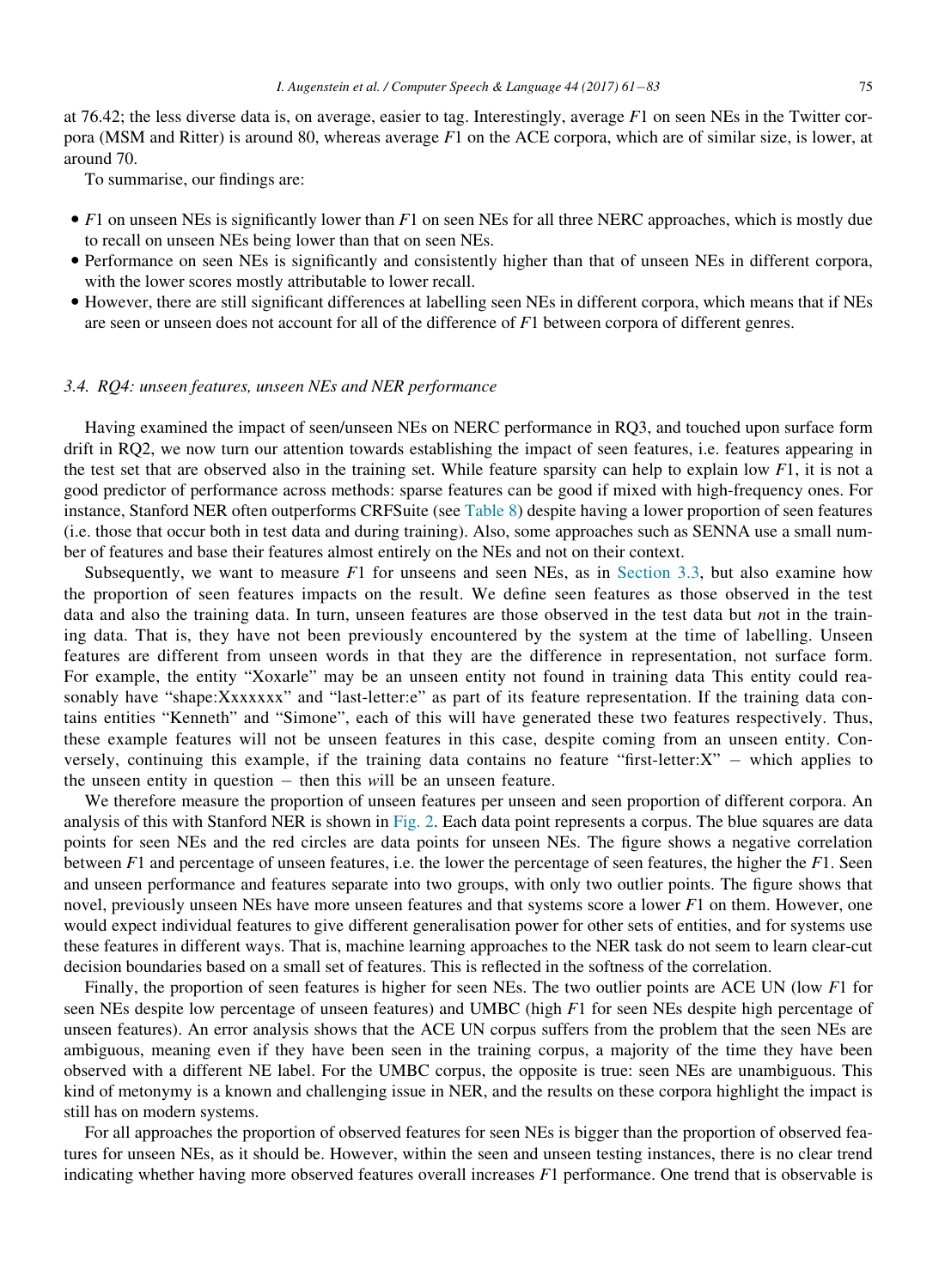<span id="page-15-1"></span>

Fig. 2. Percentage of unseen features and F1 with Stanford NER for seen (blue squares) and unseen (red circles) NEs in different corpora. (For interpretation of the references to colour in this figure, the reader is referred to the web version of this article.)

that the smaller the token/type ratio is [\(Table 6\)](#page-5-1), the bigger the variance between the smallest and biggest  $n$  for each corpus, or, in other words, the smaller the token/type ratio is, the more diverse the features.

To summarise, our findings are:

- $\bullet$  Seen NEs have more unseen features and systems score a lower  $F1$  on them.
- Outliers are due to low/high ambiguity of seen NEs.
- The proportion of observed features for seen NEs is bigger than the proportion of observed features for unseen NEs.
- Within the seen and unseen testing instances, there is no clear trend indicating whether having more observed features overall increases F1 performance.
- The smaller the token/type ratio is, the more diverse the features.

## <span id="page-15-0"></span>3.5. RQ5: out-of-domain NER performance and memorisation

This section explores baseline out-of-domain NERC performance without domain adaptation; what percentage of NEs are seen if there is a difference between the the training and the testing domains; and how the difference in performance on unseen and seen NEs compares to in-domain performance.

As demonstrated by the above experiments, and in line with related work, NERC performance varies across domains while also being influenced by the size of the available in-domain training data. Prior work on transfer learning and domain adaptation (e.g. Daumé, 2007) has aimed at increasing performance in domains where only small amounts of training data are available. This is achieved by adding out-of domain data from domains where larger amounts of training data exist. For domain adaptation to be successful, however, the seed domain needs to be similar to the target domain, i.e. if there is no or very little overlap in terms of contexts of the training and testing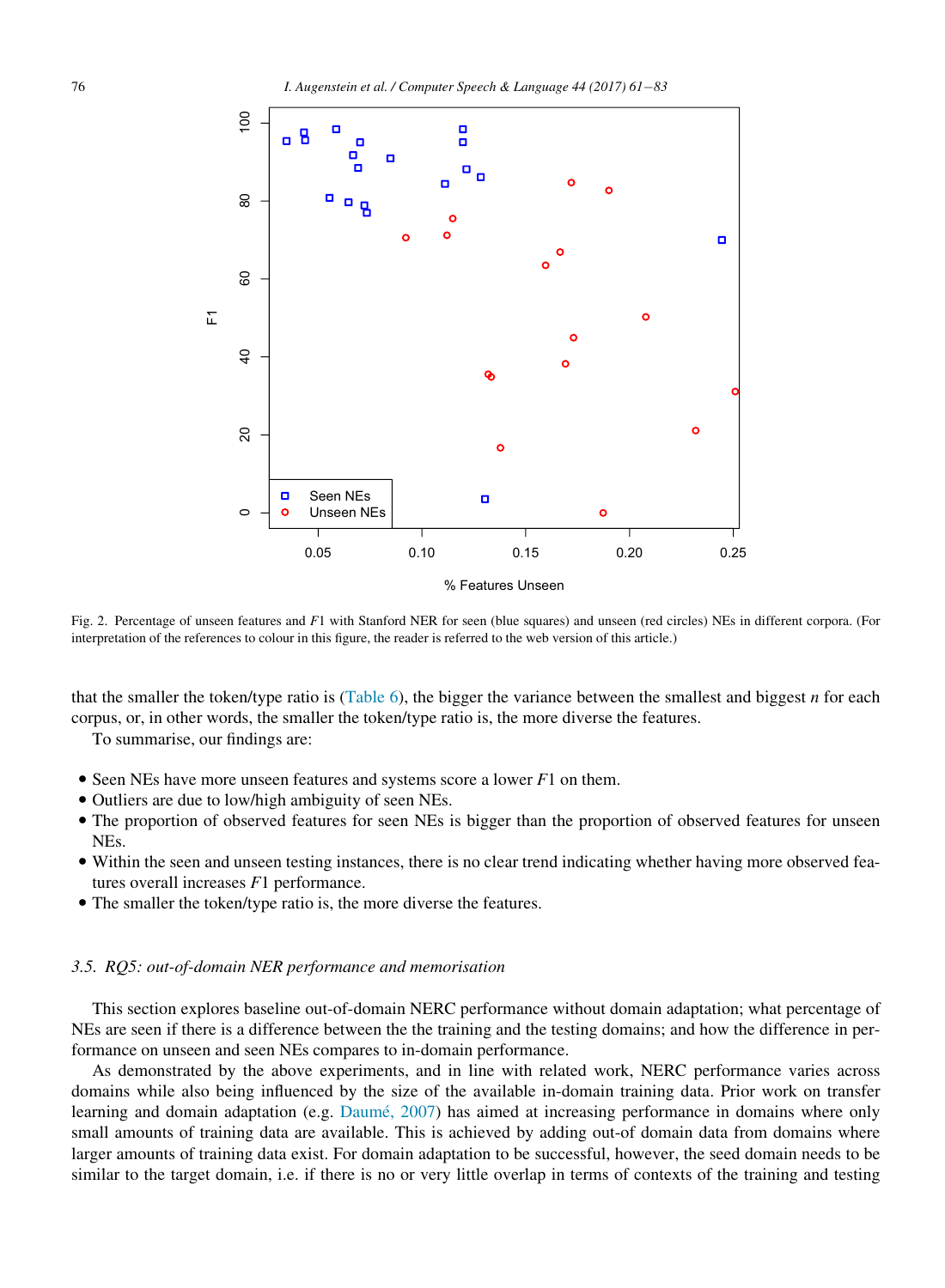instances, the model does not learn any additional helpful weights. As a confounding factor, Twitter and other social media generally consist of many (thousands-millions) of micro-domains, with each author ([Gella et al., 2014](#page-21-17)) community ([Yang and Eisenstein, 2017\)](#page-22-11) and even conversation ([Pavalanathan and Eisenstein, 2015](#page-22-12)) having its own style, which makes it hard to adapt to it as a single, monolithic genre; accordingly, adding out-of-domain NER data gives bad results in this situation [\(Ritter et al., 2011\)](#page-22-5). And even if recognised perfectly, entities that occur just once cause problems beyond NER, e.g. in co-reference ([Recasens et al., 2013\)](#page-22-13).

In particular, [Sutton and McCallum \(2005\)](#page-22-14) has reported improving  $F1$  by around 6% through adaptation from the CoNLL to the ACE dataset. However, transfer learning becomes more difficult if the target domain is very noisy or, as mentioned already, too different from the seed domain. For example, [Locke and Martin \(2009\)](#page-21-18) unsuccessfully tried to adapt the CoNLL 2003 corpus to a Twitter corpus spanning several topics. They found that hand-annotating a Twitter corpus consisting of 24,000 tokens performs better on new Twitter data than their transfer learning efforts with the CoNLL 2003 corpus.

The seed domain for the experiments here is newswire, where we use the classifier trained on the biggest NW corpus investigated in this study, i.e. OntoNotes NW. That classifier is then applied to all other corpora. The rationale is to test how suitable such a big corpus would be for improving Twitter NER, for which only small training corpora are available.

Results for out-of-domain performance are reported in [Table 14](#page-16-0). The highest F1 performance is on the OntoNotes BC corpus, with similar results to the in-domain task. This is unsurprising as it belongs to a similar domain as the training corpus (broadcast conversation) the data was collected in the same time period, and it was annotated using the same guidelines. In contrast, out-of-domain results are much lower than in-domain results for the CoNLL corpora, even though they belong to the same genre as OntoNotes NW. Memorisation recall performance on CoNLL TestA and TestB with OntoNotes NW test suggest that this is partly due to the relatively low overlap in NEs between the two datasets. This could be attributed to the CoNLL corpus having been collected in a different time period to the OntoNotes corpus, when other entities were popular in the news; an example of drift [\(Masud et al., 2010\)](#page-21-19). Conversely, Stanford NER does better on these corpora than it does on other news data, e.g. ACE NW. This indicates that Stanford NER is capable of some degree of generalisation and can detect novel entity surface forms; however, recall is still lower than precision here, achieving roughly the same scores across these three (from 44.11 to 44.96), showing difficulty in picking up novel entities in novel settings.

In addition, there are differences in annotation guidelines between the two datasets. If the CoNLL annotation guidelines were more inclusive than the Ontonotes ones, then even a memorisation evaluation over the same dataset would yield this result. This is, in fact, the case: OntoNotes divides entities into more classes, not all of which can be readily mapped to PER/LOC/ORG. For example, OntoNotes includes PRODUCT, EVENT, and WORK OF ART

<span id="page-16-0"></span>Table 14 Out of domain performance: F1 of NERC with different models.

|                      | Memorisation     |                  |       | <b>CRFSuite</b>  |          |                | Stanf            |                  |                | <b>SENNA</b>     |                  |       |
|----------------------|------------------|------------------|-------|------------------|----------|----------------|------------------|------------------|----------------|------------------|------------------|-------|
|                      | $\boldsymbol{P}$ | $\boldsymbol{R}$ | F1    | $\boldsymbol{P}$ | R        | F1             | $\boldsymbol{P}$ | $\boldsymbol{R}$ | F1             | $\boldsymbol{P}$ | $\boldsymbol{R}$ | F1    |
| MUC 7 Dev            | 38.24            | 20.89            | 27.02 | 54.27            | 50.09    | 52.09          | 57.01            | 55.42            | 56.21          | 50               | 59.97            | 54.53 |
| MUC 7 Test           | 47.45            | 24.43            | 32.25 | 65.54            | 49.36    | 56.31          | 69.46            | 54.81            | 61.27          | 56.37            | 55.85            | 56.11 |
| <b>CoNLL TestA</b>   | 53.14            | 22.36            | 31.48 | 67.12            | 38.57    | 48.99          | 69.22            | 48.27            | 56.88          | 68.62            | 58.68            | 63.26 |
| <b>CoNLL TestB</b>   | 55.85            | 22.49            | 32.07 | 67.94            | 36.41    | 47.41          | 67.99            | 44.11            | 53.51          | 64.61            | 51.94            | 57.58 |
| <b>ACE NW</b>        | 29.52            | 28.48            | 28.99 | 40.45            | 47.4     | 43.65          | 40.67            | 49.46            | 44.63          | 41.47            | 54               | 46.92 |
| <b>ACE BN</b>        | 1.49             | 0.15             | 0.28  | $\overline{0}$   | $\Omega$ | $\overline{0}$ | $\mathbf{0}$     | $\mathbf{0}$     | $\overline{0}$ | 36.7             | 6.09             | 10.44 |
| ACE BC               | 24.42            | 25.13            | 24.77 | 36.06            | 45.67    | 40.3           | 32.73            | 45.84            | 38.19          | 33.37            | 50.93            | 40.32 |
| ACE WL               | 25.45            | 16.54            | 20.05 | 40.53            | 38.45    | 39.46          | 41.39            | 41.34            | 41.37          | 41.48            | 45.01            | 43.17 |
| <b>ACE CTS</b>       | 68.31            | 25.58            | 37.23 | 26.28            | 16.94    | 20.6           | 35.93            | 22.47            | 27.65          | 24.69            | 23.05            | 23.84 |
| <b>ACE UN</b>        | 8.07             | 27.69            | 12.5  | 9.76             | 40.08    | 15.7           | 10.48            | 42.56            | 16.82          | 9.95             | 49.59            | 16.57 |
| OntoNotes BN         | 36.97            | 26.06            | 30.57 | 47.77            | 68.57    | 56.31          | 49.49            | 46.48            | 47.94          | 48.43            | 46.7             | 47.55 |
| OntoNotes BC         | 33.68            | 24.21            | 28.17 | 72.24            | 64.74    | 68.29          | 72.69            | 66.47            | 69.44          | 69.49            | 70.88            | 70.18 |
| OntoNotes WB         | 47.45            | 31.23            | 37.67 | 59.14            | 53.81    | 56.35          | 63.88            | 60.58            | 62.19          | 57.04            | 57.94            | 57.49 |
| <b>OntoNotes TC</b>  | 54.15            | 28.4             | 37.26 | 60.88            | 48.26    | 53.84          | 65.09            | 60.1             | 62.5           | 57.79            | 62.02            | 59.83 |
| OntoNotes MZ         | 40.38            | 20.1             | 26.84 | 47.75            | 64.05    | 54.71          | 51.31            | 41.05            | 45.61          | 43.23            | 39.05            | 41.03 |
| <b>MSM 2013 Test</b> | 14.87            | 5.8              | 8.34  | 41.29            | 23.32    | 29.81          | 49.2             | 32.19            | 38.92          | 16.81            | 37.85            | 23.28 |
| Ritter               | 42.34            | 11.6             | 18.22 | 35.34            | 24.69    | 29.07          | 37.07            | 26.91            | 26.91          | 27.09            | 36.79            | 31.2  |
| <b>UMBC</b>          | 52.27            | 12.17            | 19.74 | 44.71            | 20.21    | 27.84          | 59.09            | 27.51            | 37.55          | 31.39            | 22.75            | 26.38 |
| Macro average        | 35.48            | 19.65            | 23.87 | 43.00            | 38.45    | 38.99          | 45.93            | 40.29            | 41.45          | 40.98            | 43.64            | 40.51 |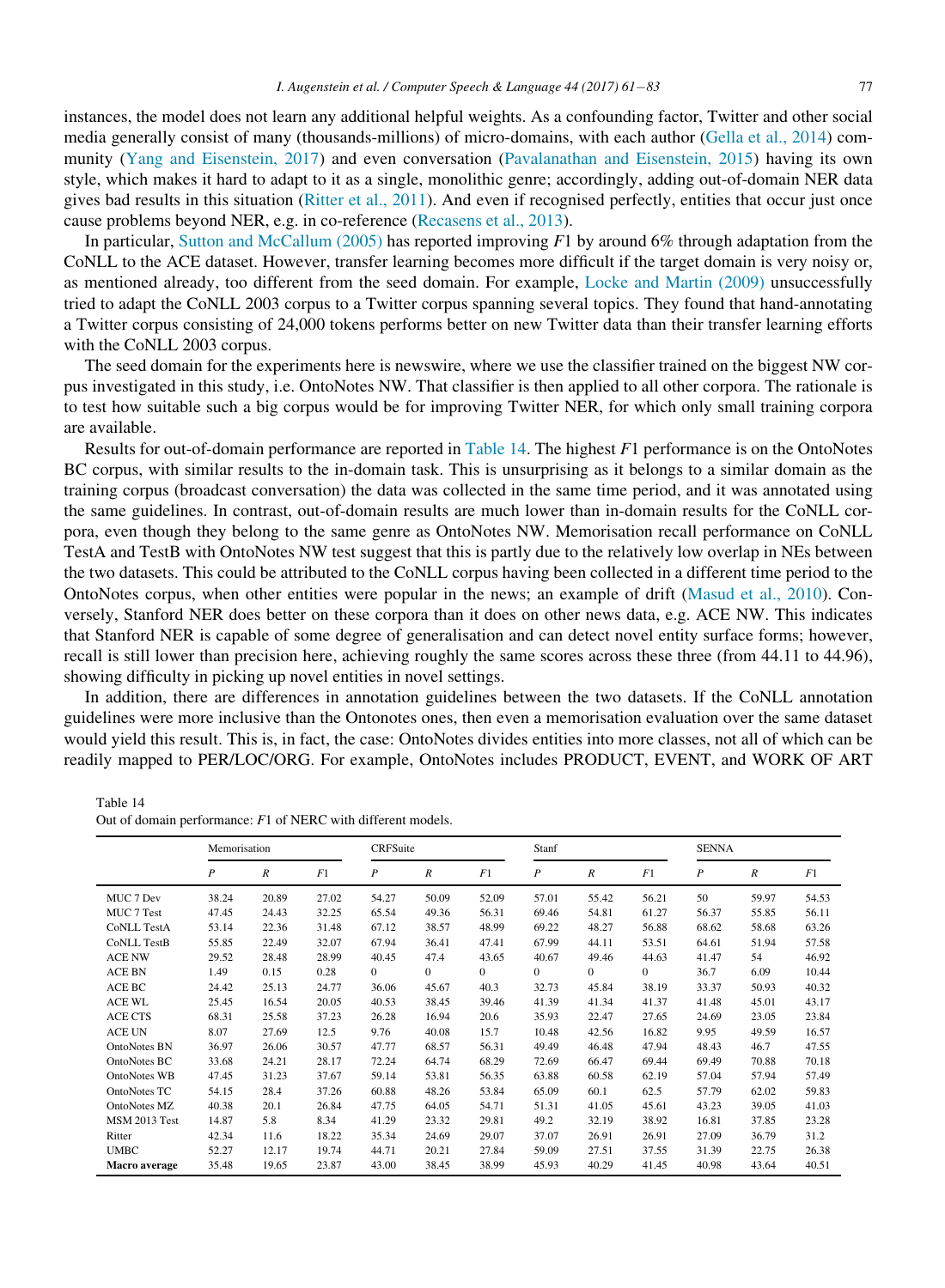classes, which are not represented in the CoNLL data. It also includes the NORP class, which blends nationalities, religious and political groups. This has some overlap with ORG, but also includes terms such as "muslims" and "Danes", which are too broad for the ACE-related definition of ORGANISATION. Full details can be found in the OntoNotes 5.0 release notes<sup>6</sup> and the (brief) CoNLL 2003 annotation categories.<sup>7</sup> Notice how the CoNLL guidelines are much more terse, being generally non-prose, but also manage to cram in fairly comprehensive lists of sub-kinds of entities in each case. This is likely to make the CoNLL classes include a diverse range of entities, with the many suggestions acting as generative material for the annotator, and therefore providing a broader range of annotations from which to generalise from  $-$  i.e., slightly easier to tag.

The lowest F1 of 0 is "achieved" on ACE BN. An examination of that corpus reveals the NEs contained in that corpus are all lower case, whereas those in OntoNotes NW have initial capital letters.

Results on unseen NEs for the out-of-domain setting are in [Table 15](#page-17-0). The last section's observation of NERC performance being lower for unseen NEs also generally holds true in this out-of-domain setting. The macro average over  $F1$  for the in-domain setting is 76.74% for seen NEs vs. 53.76 for unseen NEs, whereas for the out-of-domain setting the F1 is 56.10% for seen NEs and 47.73% for unseen NEs.

<span id="page-17-0"></span>Table 15 Out-of-domain performance for unseen vs. seen NEs: F1 of NERC with different models.

|                     |        | <b>CRFSuite</b>  |                  |       | Stanf            |                  |       | <b>SENNA</b>     |                  |       | A11            |                  |       |
|---------------------|--------|------------------|------------------|-------|------------------|------------------|-------|------------------|------------------|-------|----------------|------------------|-------|
|                     |        | $\boldsymbol{P}$ | $\boldsymbol{R}$ | F1    | $\boldsymbol{P}$ | $\boldsymbol{R}$ | F1    | $\boldsymbol{P}$ | $\boldsymbol{R}$ | F1    | $\overline{P}$ | $\boldsymbol{R}$ | F1    |
| MUC 7 Dev           | Seen   | 81.25            | 55.15            | 65.70 | 82.1             | 56.97            | 67.26 | 86.21            | 68.18            | 76.14 | 83.19          | 60.10            | 69.70 |
|                     | Unseen | 63.40            | 50.83            | 56.42 | 72.22            | 59.09            | 65.00 | 64.79            | 57.02            | 60.66 | 66.80          | 55.65            | 60.69 |
| MUC 7 Test          | Seen   | 81.25            | 54.93            | 65.55 | 79.15            | 52.72            | 63.29 | 82.43            | 61.37            | 70.36 | 80.94          | 56.34            | 66.40 |
|                     | Unseen | 65.37            | 50.55            | 57.01 | 77.78            | 65.03            | 70.83 | 62.71            | 60.66            | 61.67 | 68.62          | 58.75            | 63.17 |
| <b>CoNLL TestA</b>  | Seen   | 72.49            | 35.79            | 47.92 | 72.33            | 44.78            | 55.31 | 78.77            | 58.77            | 67.31 | 74.53          | 46.45            | 56.85 |
|                     | Unseen | 79.32            | 49.63            | 61.06 | 82.61            | 60.9             | 70.12 | 76.96            | 65.2             | 70.59 | 79.63          | 58.58            | 67.26 |
| <b>CoNLL TestB</b>  | Seen   | 74.72            | 35.97            | 48.56 | 73.3             | 43.08            | 54.27 | 74.32            | 52.77            | 61.71 | 74.11          | 43.94            | 54.85 |
|                     | Unseen | 75.38            | 42.39            | 54.27 | 76.18            | 53.04            | 62.54 | 68.76            | 56.03            | 61.75 | 73.44          | 50.49            | 59.52 |
| <b>ACE NW</b>       | Seen   | 76.21            | 50.45            | 60.71 | 79.32            | 54.03            | 64.28 | 86.07            | 61.72            | 71.89 | 80.53          | 55.40            | 65.63 |
|                     | Unseen | 46.70            | 46.05            | 46.37 | 45.18            | 45.81            | 45.50 | 43.38            | 47.21            | 45.21 | 45.09          | 46.36            | 45.69 |
| <b>ACE BN</b>       | Seen   | 0.00             | 0.00             | 0.00  | $\mathbf{0}$     | $\mathbf{0}$     | 0.00  | 96.67            | 8.19             | 15.1  | 32.22          | 2.73             | 5.03  |
|                     | Unseen | 0.00             | 0.00             | 0.00  | $\mathbf{0}$     | $\mathbf{0}$     | 0.00  | 36.11            | 4.29             | 7.67  | 12.04          | 1.43             | 2.56  |
| ACE BC              | Seen   | 82.11            | 52.65            | 64.16 | 82.43            | 53.82            | 65.12 | 88.98            | 61.76            | 72.92 | 84.51          | 56.08            | 67.40 |
|                     | Unseen | 39.92            | 38.15            | 39.01 | 42.44            | 40.56            | 41.48 | 41.25            | 42.57            | 41.9  | 41.20          | 40.43            | 40.80 |
| ACE WL              | Seen   | 66.00            | 41.04            | 50.61 | 68.82            | 45.02            | 54.44 | 48.2             | 44.72            | 64.30 | 61.01          | 43.59            | 56.45 |
|                     | Unseen | 45.79            | 37.78            | 41.40 | 47.39            | 40.28            | 43.54 | 79.49            | 53.98            | 46.40 | 57.56          | 44.01            | 43.78 |
| <b>ACE CTS</b>      | Seen   | 91.75            | 46.55            | 61.76 | 82.74            | 41.59            | 55.35 | 87.13            | 61.55            | 72.14 | 87.21          | 49.90            | 63.08 |
|                     | Unseen | 54.69            | 49.30            | 51.85 | 58.46            | 53.52            | 55.88 | 54.41            | 52.11            | 53.24 | 55.85          | 51.64            | 53.66 |
| <b>ACE UN</b>       | Seen   | 74.51            | 44.71            | 55.88 | 75.93            | 48.24            | 58.99 | 90.99            | 59.41            | 71.89 | 80.48          | 50.79            | 62.25 |
|                     | Unseen | 37.50            | 29.17            | 32.81 | 43.48            | 27.78            | 33.90 | 33.93            | 26.39            | 29.69 | 38.30          | 27.78            | 32.13 |
| <b>OntoNotes BN</b> | Seen   | 63.92            | 53.09            | 58.00 | 66.06            | 56.71            | 61.03 | 66.8             | 58.73            | 62.50 | 65.59          | 56.18            | 60.51 |
|                     | Unseen | 35.42            | 32.42            | 33.85 | 36.39            | 34.33            | 35.33 | 34.13            | 32.31            | 33.20 | 35.31          | 33.02            | 34.13 |
| OntoNotes BC        | Seen   | 84.83            | 66.05            | 74.27 | 86.41            | 70.08            | 77.39 | 87.58            | 75.85            | 81.29 | 86.27          | 70.66            | 77.65 |
|                     | Unseen | 76.74            | 65.54            | 70.70 | 82               | 72.39            | 76.90 | 71.95            | 68.02            | 69.93 | 76.90          | 68.65            | 72.51 |
| OntoNotes WB        | Seen   | 75.44            | 58.07            | 65.62 | 79.64            | 65.23            | 71.71 | 79.75            | 64.08            | 71.06 | 78.28          | 62.46            | 69.46 |
|                     | Unseen | 61.37            | 47.93            | 53.82 | 67.89            | 54.47            | 60.44 | 55.22            | 49.4             | 52.15 | 61.49          | 50.60            | 55.47 |
| OntoNotes TC        | Seen   | 71.33            | 48.89            | 58.02 | 76.19            | 62.9             | 68.91 | 84.57            | 70.02            | 76.61 | 77.36          | 60.60            | 67.85 |
|                     | Unseen | 67.72            | 51.50            | 58.50 | 75.57            | 59.28            | 66.44 | 58.7             | 48.5             | 53.11 | 67.33          | 53.09            | 59.35 |
| OntoNotes MZ        | Seen   | 64.84            | 46.61            | 54.24 | 64.34            | 48.23            | 55.13 | 61.7             | 46.53            | 53.05 | 63.63          | 47.12            | 54.14 |
|                     | Unseen | 41.40            | 28.93            | 34.06 | 49.7             | 32.63            | 39.40 | 38.92            | 30.43            | 34.16 | 43.34          | 30.66            | 35.87 |
| MSM 2013 Test       | Seen   | 58.90            | 19.24            | 29.01 | 56.25            | 22.15            | 31.78 | 57.08            | 30.65            | 39.88 | 57.41          | 24.01            | 33.56 |
|                     | Unseen | 70.30            | 35.33            | 47.03 | 73.5             | 45.89            | 56.50 | 59.12            | 48.02            | 53.00 | 67.64          | 43.08            | 52.18 |
| Ritter              | Seen   | 62.75            | 25.20            | 35.96 | 58.77            | 26.38            | 36.41 | 79.69            | 40.16            | 53.40 | 67.07          | 30.58            | 41.92 |
|                     | Unseen | 58.90            | 28.48            | 38.39 | 56.47            | 31.79            | 40.68 | 62.5             | 39.74            | 48.58 | 59.29          | 33.34            | 42.55 |
| <b>UMBC</b>         | Seen   | 60.53            | 20.18            | 30.26 | 75               | 26.09            | 38.71 | 72.34            | 29.57            | 41.98 | 69.29          | 25.28            | 36.98 |
|                     | Unseen | 60.61            | 27.03            | 37.38 | 73.53            | 33.78            | 46.30 | 38.3             | 24.32            | 29.75 | 57.48          | 28.38            | 37.81 |
| Macro average       | Seen   | 69.05            | 41.92            | 51.46 | 69.93            | 45.45            | 54.41 | 78.29            | 53.00            | 62.42 | 72.42          | 46.79            | 56.10 |
|                     | Unseen | 54.47            | 39.50            | 45.22 | 58.93            | 45.03            | 50.60 | 54.48            | 44.79            | 47.37 | 55.96          | 43.11            | 47.73 |

<sup>6</sup> <https://catalog.ldc.upenn.edu/docs/LDC2013T19/OntoNotes-Release-5.0.pdf>, Section 2.6. <sup>7</sup> [http://www.cnts.ua.ac.be/conll2003/ner/annotation.txt.](http://www.cnts.ua.ac.be/conll2003/ner/annotation.txt)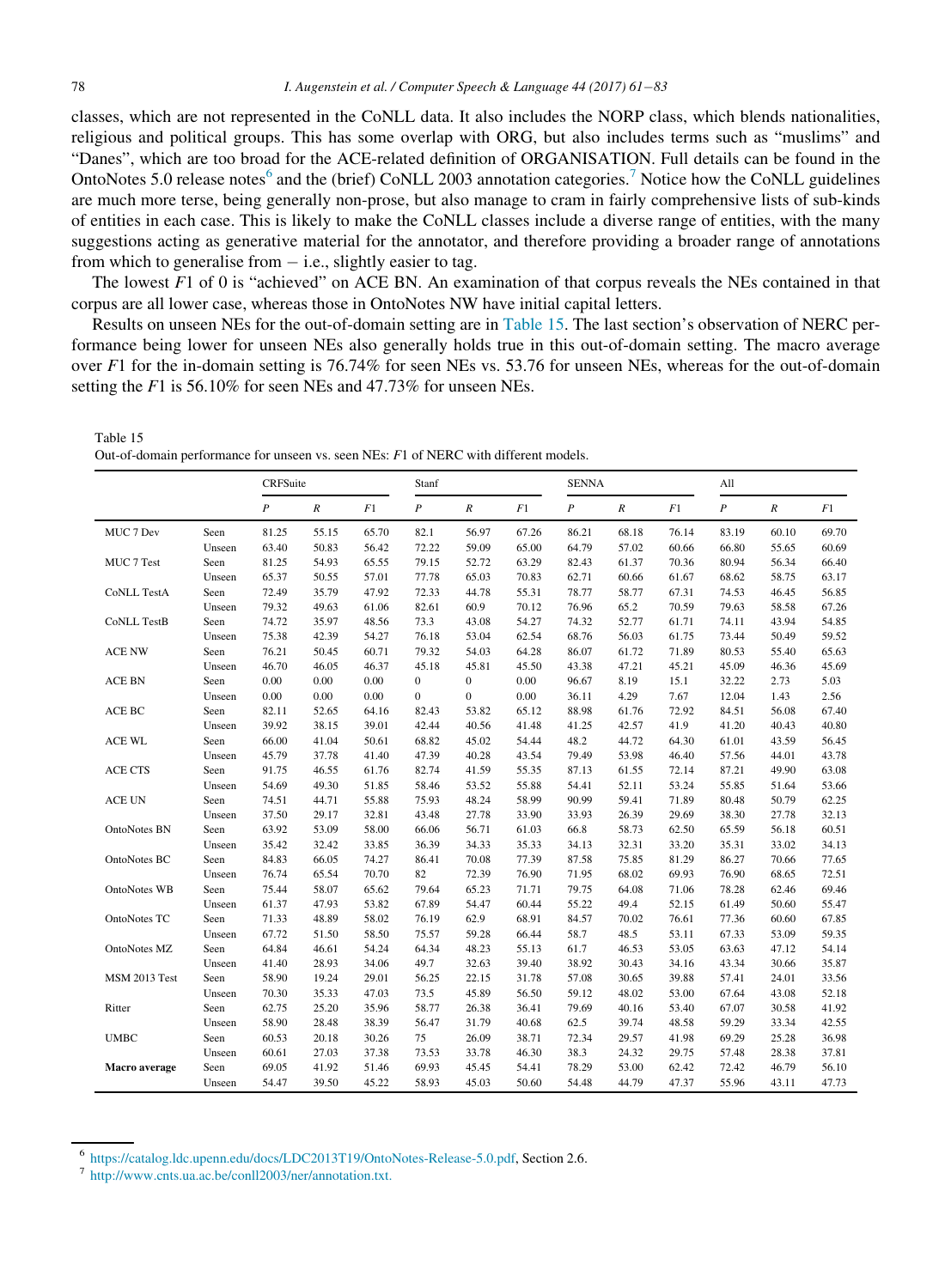Corpora with a particularly big F1 difference between seen and unseen NEs ( $\epsilon$  = 20% averaged over all NERC methods) are ACE NW, ACE BC, ACE UN, OntoNotes BN and OntoNotes MZ. For some corpora (CoNLL Test A and B, MSM and Ritter), out-of-domain  $F1$  (macro average over all methods) of unseen NEs is better than for seen NEs. We suspect that this is due to the out-of-domain evaluation setting encouraging better generalisation, as well as the regularity in entity context observed in the fairly limited CoNLL news data  $-$  for example, this corpus contains a large proportion of cricket score reports and many cricketer names, occurring in linguistically similar contexts. Others have also noted that the CoNLL datasets are low-diversity compared to OntoNotes, in the context of named entity recognition [\(Chiu and Nichols, 2016](#page-20-7)). In each of the exceptions except MSM, the difference is relatively small. We note that the MSM test corpus is one of the smallest datasets used in the evaluation, also based on a noisier genre than most others, and so regard this discrepancy as an outlier.

Corpora for which out-of-domain  $F1$  is better than in-domain  $F1$  for at least one of the NERC methods are: MUC7 Test, ACE WL, ACE UN, OntoNotes WB, OntoNotes TC and UMBC. Most of those corpora are small, with combined training and testing bearing fewer than 1000 NEs (MUC7 Test, ACE UN, UMBC). In such cases, it appears beneficial to have a larger amount of training data, even if it is from a different domain and/or time period. The remaining 3 corpora contain weblogs (ACE WL, ACE WB) and online Usenet discussions (ACE UN). Those three are diverse corpora, as can be observed by the relatively low NEs/Unique NEs ratios [\(Table 5\)](#page-5-0). However, NE/ Unique NEs ratios are not an absolute predictor for better out-of-domain than in-domain performance: there are corpora with lower NEs/Unique NEs ratios than ACE WB which have better in-domain than out-of-domain performance. As for the other Twitter corpora, MSM 2013 and Ritter, performance is very low, especially for the memorisation system. This reflects that, as well as surface form variation, the context or other information represented by features shifts significantly more in Twitter than across different samples of newswire, and that the generalisations that can be drawn from newswire by modern NER systems are not sufficient to give any useful performance in this natural, unconstrained kind of text.

In fact, it is interesting to see that the memorisation baseline is so effective with many genres, including broadcast news, weblog and newswire. This indicates that there is low variation in the topics discussed by these sources – only a few named entities are mentioned by each. When named entities are seen as micro-topics, each indicating a grounded and small topic of interest, this reflects the nature of news having low topic variation, focusing on a few specific issues  $-e.g.,$  location referred to tend to be big; persons tend to be politically or financially significant; and organisations rich or governmental ([Bontcheva and Derczynski, 2014\)](#page-20-8). In contrast, social media users also discuss local locations like restaurants, organisations such as music band and sports clubs, and are content to discuss people that are not necessarily mentioned in Wikipedia. The low overlap and memorisation scores on tweets, when taking entity lexica based on newswire, are therefore symptomatic of the lack of variation in newswire text, which has a limited authorship demographic [\(Eisenstein, 2013](#page-21-20)) and often has to comply to editorial guidelines.

The other genre that was particularly difficult for the systems was ACE Usenet. This is a form of user-generated content, not intended for publication but rather discussion among communities. In this sense, it is social media, and so it is not surprising that system performance on ACE UN resembles performance on social media more than other genres.

Crucially, the computationally-cheap memorisation method actually acts as a reasonable predictor of the performance of other methods. This suggests that high entity diversity predicts difficulty for current NER systems. As we know that social media tends to have high entity diversity - certainly higher than other genres examined – this offers an explanation for why NER systems perform so poorly when taken outside the relatively conservative newswire domain. Indeed, if memorisation offers a consistent prediction of performance, then it is reasonable to say that memorisation and memorisation-like behaviour accounts for a large proportion of NER system performance.

To conclude regarding memorisation and out-of-domain performance, there are multiple issues to consider: is the corpus a sub-corpus of the same corpus as the training corpus, does it belong to the same genre, is it collected in the same time period, and was it created with similar annotation guidelines. Yet it is very difficult to explain high/low out-of-domain performance compared to in-domain performance with those factors.

A consistent trend is that, if out-of-domain memorisation is better in-domain memorisation, out-of-domain NERC performance with supervised learning is better than in-domain NERC performance with supervised learning too. This reinforces discussions in previous sections: an overlap in NEs is a good predictor for NERC performance. This is useful when a suitable training corpus has to be identified for a new domain. It can be time-consuming to engineer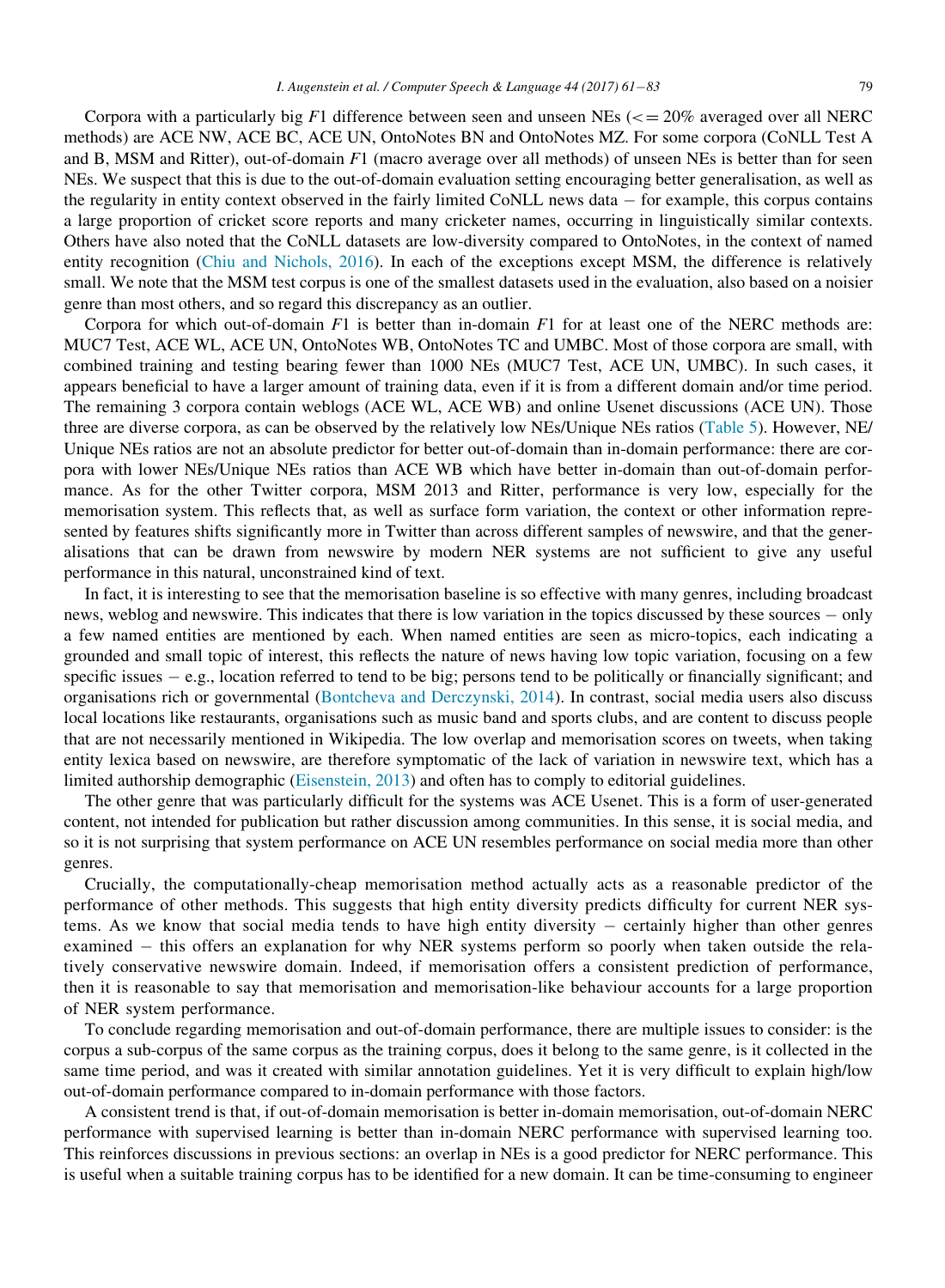features or study and compare machine learning methods for different domains, while memorisation performance can be checked quickly.

Indeed, memorisation consistently predicts NER performance. The prediction applies both within and across domains. This has implications for the focus of future work in NER: the ability to generalise well enough to recognise unseen entities is a significant and still-open problem.

To summarise, our findings are:

- What time period an out of domain corpus is collected in plays an important role in NER performance.
- The context or other information represented by features shifts significantly more in Twitter than across different samples of newswire.
- The generalisations that can be drawn from newswire by modern NER systems are not sufficient to give any useful performance in this varied kind of text.
- Memorisation consistently predicts NER performance, both inside and outside genres or domains.

## 4. Conclusion

This paper investigated the ability of modern NER systems to generalise effectively over a variety of genres. Firstly, by analysing different corpora, we demonstrated that datasets differ widely in many regards: in terms of size; balance of entity classes; proportion of NEs; and how often NEs and tokens are repeated. The most balanced corpus in terms of NE classes is the CoNLL corpus, which, incidentally, is also the most widely used NERC corpus, both for method tuning of off-the-shelf NERC systems (e.g. Stanford NER, SENNA), as well as for comparative evaluation. Corpora, traditionally viewed as noisy, i.e. the Twitter and Web corpora, were found to have a low repetition of NEs and tokens. More surprisingly, however, so does the CoNLL corpus, which indicates that it is well balanced in terms of stories. Newswire corpora have a large proportion of NEs as percentage of all tokens, which indicates high information density. Web, Twitter and telephone conversation corpora, on the other hand, have low information density.

Our second set of findings relates to the NERC approaches studied. Overall, SENNA achieves consistently the highest performance across most corpora, and thus has the best approach to generalising from training to testing data. This can mostly be attributed to SENNA's use of word embeddings, trained with deep convolutional neural nets. The default parameters of SENNA achieve a balanced precision and recall, while for Stanford NER and CRFSuite, precision is almost twice as high as recall.

Our experiments also confirmed the correlation between NERC performance and training corpus size, although size alone is not an absolute predictor. In particular, the biggest NE-annotated corpus amongst those studied is Onto-Notes  $NW -$  almost twice the size of CoNLL in terms of number of NEs. Nevertheless, the average  $F1$  for CoNLL is the highest of all corpora and, in particular, SENNA has 11 points higher F1 on CoNLL than on OntoNotes NW.

Studying NERC on size-normalised corpora, it becomes clear that there is also a big difference in performance on corpora from the same genre. When normalising training data by size, diverse corpora, such as Web and social media, yield similar  $F1$  to newswire corpora. This indicates that annotating more training examples for diverse genres would likely lead to a dramatic increase in F1.

What is found to be a good predictor of F1 is a memorisation baseline, which picks the most frequent NE label for each token sequence in the test corpus as observed in the training corpus. This supported our hypothesis that entity diversity plays an important role. Studying proportions of unseen entity surface forms, experiments showed corpora with a large proportion of unseen NEs tend to yield lower  $F1$ , due to much lower performance on unseen than seen NEs (about 17 points lower averaged over all NERC methods and corpora). This finally explains why the performance is highest for the benchmark CoNLL newswire corpus – it contains the lowest proportion of unseen NEs. It also explains the difference in performance between NERC on other corpora. Out of all the possible indicators for high NER  $F1$  studied, this is found to be the most reliable one. This directly supports our hypothesis that generalising for unseen named entities is both difficult and important.

Also studied is the proportion of unseen features per unseen and seen NE portions of different corpora. However, this is found to not be very helpful. The proportion of seen features is higher for seen NEs, as it should be. However, within the seen and unseen NE splits, there is no clear trend indicating if having more seen features helps.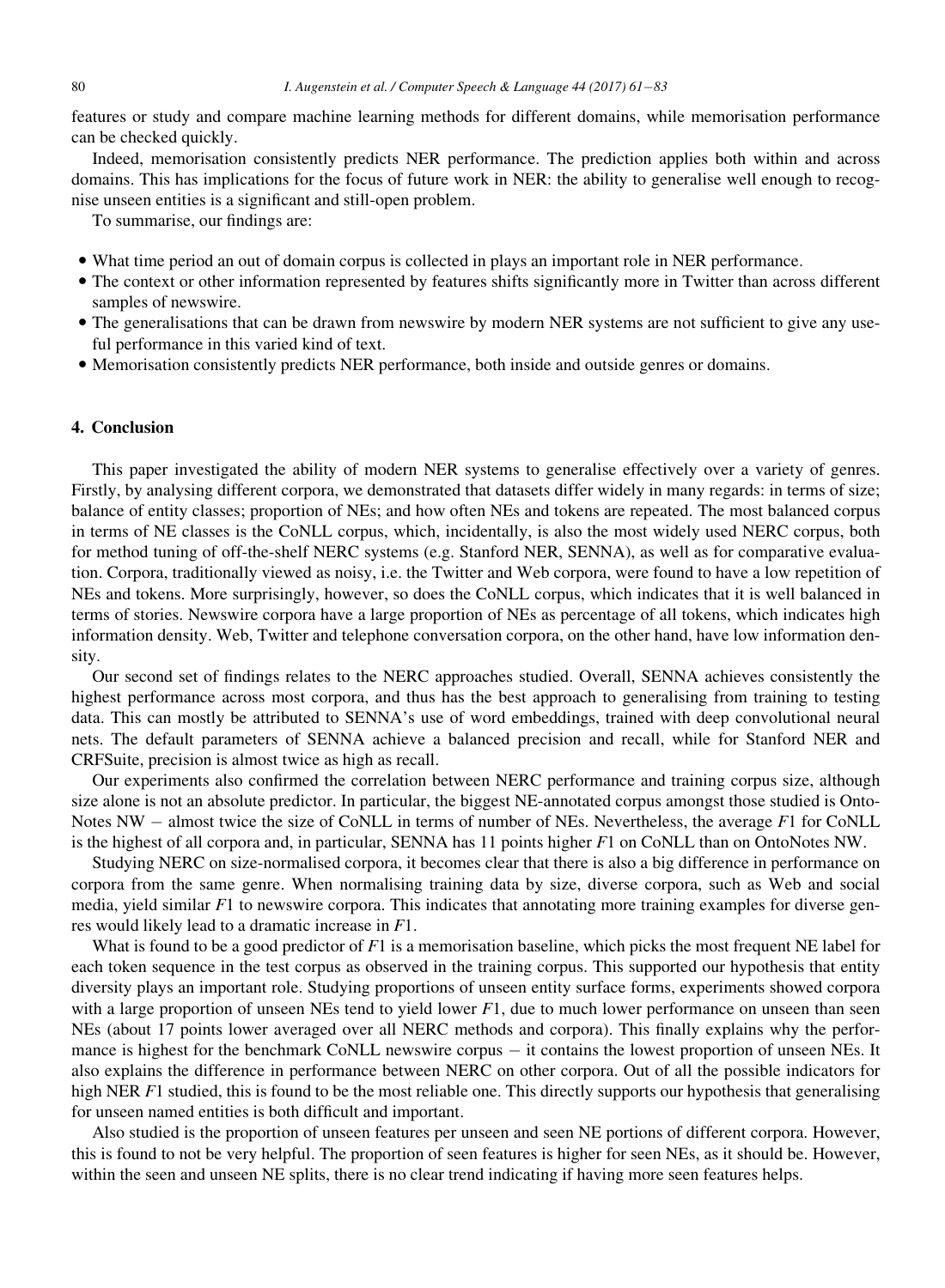We also showed that hand-annotating more training examples is a straight-forward and reliable way of improving NERC performance. However, this is costly, which is why it can be useful to study if using different, larger corpora for training might be helpful. Indeed, substituting in-domain training corpora with other training corpora for the same genre created at the same time improves performance, and studying how such corpora can be combined with transfer learning or domain adaptation strategies might improve performance even further. However, for most corpora, there is a significant drop in performance for out-of-domain training. What is again found to be reliable is to check the memorisation baseline: if results for the out-of-domain memorisation baseline are higher than for indomain memorisation, than using the out-of-domain corpus for training is likely to be helpful.

Across a broad range of corpora and genres, characterised in different ways, we have examined how named entities are embedded and presented. While there is great variation in the range and class of entities found, it is consistent that the more varied texts are harder to do named entity recognition in. This connection with variation occurs to such an extent that, in fact, performance when memorising lexical forms stably predicts system accuracy. The result of this is that systems are not sufficiently effective at generalising beyond the entity surface forms and contexts found in training data. To close this gap and advance NER systems, and cope with the modern reality of streamed NER, as opposed to the prior generation of batch-learning based systems with static evaluation sets being used as research benchmarks, future work needs to address named entity generalisation and out-of-vocabulary lexical forms.

#### Acknowledgement

<span id="page-20-9"></span>This work was partially supported by the UK EPSRC Grant no.  $E P/K017896/1$  uComp<sup>8</sup> and by the European Union under Grant Agreement no. 611233 PHEME.<sup>9</sup>

### References

- <span id="page-20-0"></span>[Al-Onaizan, Y., Knight, K., 2002. Translating named entities using monolingual and bilingual resources. In: Proceedings of the Forty Annual](http://refhub.elsevier.com/S0885-2308(16)30002-X/sbref0001) [Meeting on Association for Computational Linguistics. Association for Computational Linguistics, pp. 400–408.](http://refhub.elsevier.com/S0885-2308(16)30002-X/sbref0001)
- <span id="page-20-5"></span>[Attardi, G., 2015. DeepNL: a deep learning NLP pipeline. In: Proceedings of the First Workshop on Vector Space Modeling for Natural Language](http://refhub.elsevier.com/S0885-2308(16)30002-X/sbref0002) [Processing. Association for Computational Linguistics, Denver, Colorado, pp. 109–115.](http://refhub.elsevier.com/S0885-2308(16)30002-X/sbref0002)
- Augenstein, I., 2014. Joint information extraction from the web using linked data. In Proceedings of the International Semantic Web Conference, Springer, pp. 505-512.
- [Baldwin, T., Cook, P., Lui, M., MacKinlay, A., Wang, L., 2013. How noisy social media text, how different social media sources? In: Proceedings](http://www.chokkan.org/software/crfsuite/) [of the 2013 International Joint Conference on Natural Language Processing \(IJCNLP\), pp. 356–364.](http://www.chokkan.org/software/crfsuite/)
- <span id="page-20-6"></span>[Baldwin, T., Kim, Y.-B., de Marneffe, M.C., Ritter, A., Han, B., Xu, W., 2015. Shared tasks of the 2015 workshop on noisy user-generated text:](http://refhub.elsevier.com/S0885-2308(16)30002-X/sbref0004) [Twitter lexical normalization and named entity recognition. In: Xu, W., Han, B., Ritter, A. \(Eds.\), Proceedings of the 2015 Workshop on Noisy](http://refhub.elsevier.com/S0885-2308(16)30002-X/sbref0004) [User-generated Text. Association for Computational Linguistics, Beijing, China, pp. 126–135.](http://refhub.elsevier.com/S0885-2308(16)30002-X/sbref0004)
- [Bengio, Y., 2012. Deep learning of representations for unsupervised and transfer learning. In: Proceedings of the 2012 Workshop on Unsupervised](http://refhub.elsevier.com/S0885-2308(16)30002-X/sbref0005) [and Transfer Learning Challenges in Machine Learning, vol. 7, p. 19.](http://refhub.elsevier.com/S0885-2308(16)30002-X/sbref0005)
- <span id="page-20-3"></span>[Bollacker, K., Evans, C., Paritosh, P., Sturge, T., Taylor, J., 2008. Freebase: a collaboratively created graph database for structuring human knowl](http://refhub.elsevier.com/S0885-2308(16)30002-X/sbref0006)[edge. In: Proceedings of the 2008 ACM SIGMOD International Conference on Management of Data. ACM, New York, NY, USA, pp. 1247–](http://refhub.elsevier.com/S0885-2308(16)30002-X/sbref0006) [1250.](http://refhub.elsevier.com/S0885-2308(16)30002-X/sbref0006)
- <span id="page-20-8"></span>[Bontcheva, K., Derczynski, L., 2014. TwitIE: An Open-Source Information Extraction Pipeline for Microblog Text. In: Proceedings of Recent](http://refhub.elsevier.com/S0885-2308(16)30002-X/sbref0002a) [Advances in Natural Language Processing. Hissar, Bulgaria, pp. 83–90.](http://refhub.elsevier.com/S0885-2308(16)30002-X/sbref0002a)
- <span id="page-20-4"></span>[Brown, P.F., Desouza, P.V., Mercer, R.L., Pietra, V.J.D., Lai, J.C., 1992. Class-based n-gram models of natural language. Comput. Linguist. 18](http://refhub.elsevier.com/S0885-2308(16)30002-X/sbref0007) [\(4\), 467–479.](http://refhub.elsevier.com/S0885-2308(16)30002-X/sbref0007)
- <span id="page-20-1"></span>[Cherry, C., Guo, H., 2015. The unreasonable effectiveness of word representations for Twitter named entity recognition. In: Mihalcea, R., Chai, J.,](http://refhub.elsevier.com/S0885-2308(16)30002-X/sbref0008) [Sarkar, A. \(Eds.\), Proceedings of the 2015 Conference of the North American Chapter of the Association for Computational Linguistics:](http://refhub.elsevier.com/S0885-2308(16)30002-X/sbref0008) [Human Language Technologies. Association for Computational Linguistics, Denver, Colorado, pp. 735–745.](http://refhub.elsevier.com/S0885-2308(16)30002-X/sbref0008)
- <span id="page-20-2"></span>[Chinchor, N.A., 1998. Proceedings of the seventh message understanding conference \(MUC-7\) named entity task definition. In: Proceedings of the](http://refhub.elsevier.com/S0885-2308(16)30002-X/sbref0009) [Seventh Message Understanding Conference \(MUC-7\). Fairfax, VA.](http://refhub.elsevier.com/S0885-2308(16)30002-X/sbref0009)
- [Chiticariu, L., Krishnamurthy, R., Li, Y., Reiss, F., Vaithyanathan, S., 2010. Domain adaptation of rule-based annotators for named-entity recogni](http://refhub.elsevier.com/S0885-2308(16)30002-X/sbref0010)[tion tasks. In: Li, H., M'arquez, L. \(Eds.\), Proceedings of the 2010 Conference on Empirical Methods in Natural Language Processing. Associ](http://refhub.elsevier.com/S0885-2308(16)30002-X/sbref0010)[ation for Computational Linguistics, Cambridge, MA, pp. 1002–1012.](http://refhub.elsevier.com/S0885-2308(16)30002-X/sbref0010)
- <span id="page-20-7"></span>[Chiu, J.P., Nichols, E., 2016. Named entity recognition with bidirectional LSTM-SNNs. Trans. Assoc. Comput. Linguist. 6, 357–370.](http://refhub.elsevier.com/S0885-2308(16)30002-X/sbref0011)

<sup>8</sup> [http://www.ucomp.eu/.](http://www.ucomp.eu/)

<sup>9</sup> [http://www.pheme.eu/.](http://www.pheme.eu/)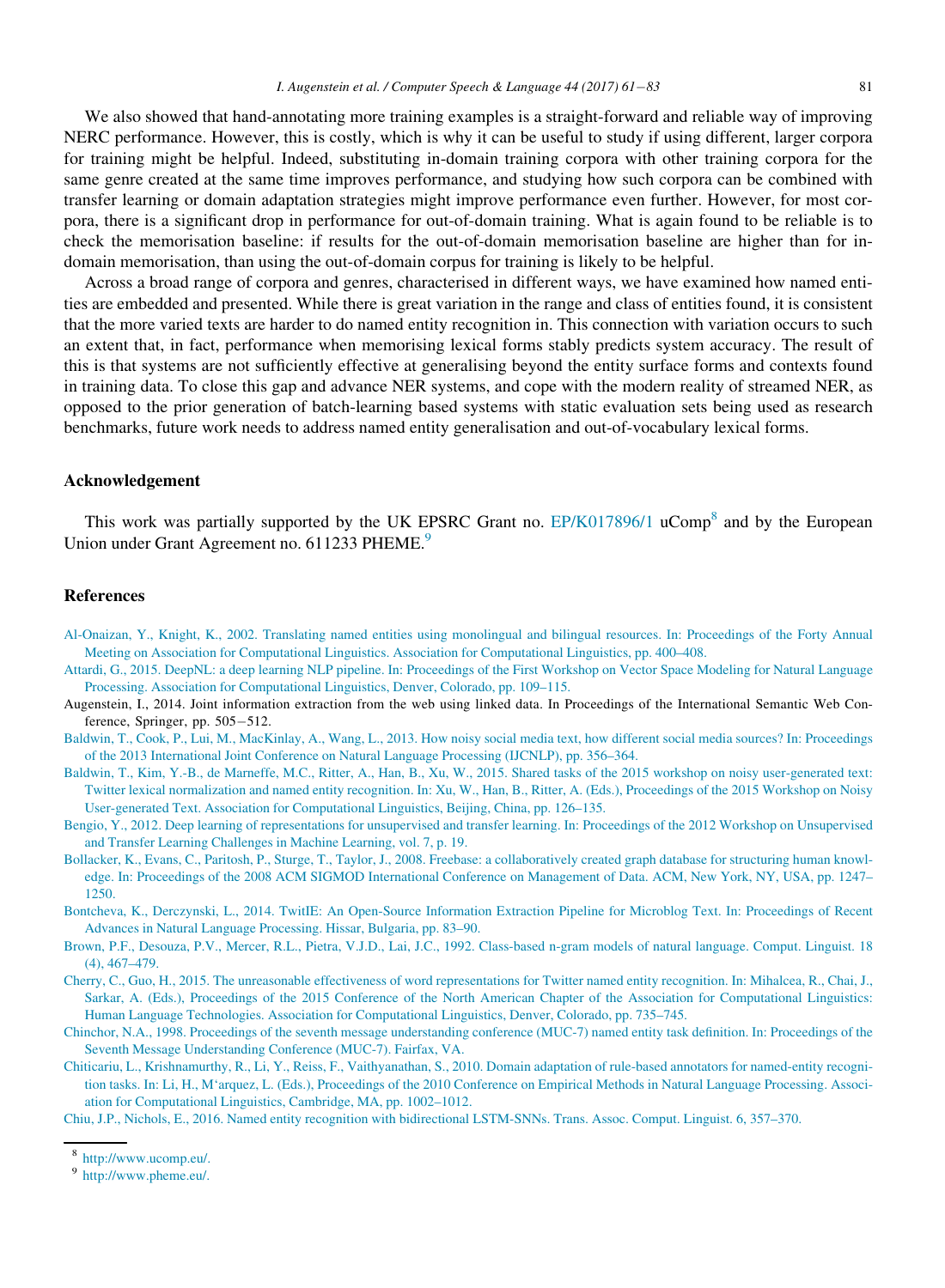- <span id="page-21-11"></span>[Collobert, R., Weston, J., Bottou, L., Karlen, M., Kavukcuoglu, K., Kuksa, P., 2011. Natural language processing \(almost\) from scratch. J. Mach.](http://refhub.elsevier.com/S0885-2308(16)30002-X/sbref0012) [Learn. Res. \(JMLR\) 999888, 2493–2537.](http://refhub.elsevier.com/S0885-2308(16)30002-X/sbref0012)
- <span id="page-21-5"></span>Daum[e, H.I., 2007. Frustratingly Easy Domain Adaptation. In: Zaenen, A., van den Bosch, A. \(Eds.\), Proceedings of the Forty-fifth Annual Meet](http://refhub.elsevier.com/S0885-2308(16)30002-X/sbref0013)[ing of the Association of Computational Linguistics. Association for Computational Linguistics, Prague, Czech Republic, pp. 256–263.](http://refhub.elsevier.com/S0885-2308(16)30002-X/sbref0013)
- Derczynski, L., Augenstein, I., Bontcheva, K., 2015. USFD: Twitter NER with drift compensation and linked data. Proceedings of the Workshop on Noisy User-generated Text (W-NUT), pp. 48-53.
- [Derczynski, L., Chester, S., 2016. Generalised Brown clustering and roll-up feature generation. In: Proceedings of the 2016 Annual Conference of](http://refhub.elsevier.com/S0885-2308(16)30002-X/sbref0014) [the Association for Advancement of Artificial Intelligence. AAAI.](http://refhub.elsevier.com/S0885-2308(16)30002-X/sbref0014)
- <span id="page-21-2"></span>[Derczynski, L., Maynard, D., Aswani, N., Bontcheva, K., 2013. Microblog-genre noise and impact on semantic annotation accuracy. In: Proceed](http://refhub.elsevier.com/S0885-2308(16)30002-X/sbref0015)[ings of the Twenty-fourth ACM Conference on Hypertext and Social Media. ACM, New York, NY, USA, pp. 21–30.](http://refhub.elsevier.com/S0885-2308(16)30002-X/sbref0015)
- <span id="page-21-7"></span>[Derczynski, L., Maynard, D., Rizzo, G., van Erp, M., Gorrell, G., Troncy, R., Bontcheva, K., 2015. Analysis of named entity recognition and link](http://refhub.elsevier.com/S0885-2308(16)30002-X/sbref0016)[ing for Tweets. Inf. Process. Manag. 51, 32–49.](http://refhub.elsevier.com/S0885-2308(16)30002-X/sbref0016)
- <span id="page-21-20"></span>[Eisenstein, J., 2013. What to do about bad language on the internet. In: Proceedings of the 2013 Annual Conference of the North American Chap](http://refhub.elsevier.com/S0885-2308(16)30002-X/sbref0017)[ter of the Association for Computational Linguistics: Human Language Technologies \(HLT-NAACL\), pp. 359–369.](http://refhub.elsevier.com/S0885-2308(16)30002-X/sbref0017)
- <span id="page-21-9"></span>[Finin, T., Murnane, W., Karandikar, A., Keller, N., Martineau, J., Dredze, M., 2010. Annotating named entities in Twitter data with crowdsourc](http://refhub.elsevier.com/S0885-2308(16)30002-X/sbref0018)[ing. In: Callison-Burch, C., Dredze, M. \(Eds.\), Proceedings of the NAACL HLT 2010 Workshop on Creating Speech and Language Data with](http://refhub.elsevier.com/S0885-2308(16)30002-X/sbref0018) [Amazon's Mechanical Turk. Association for Computational Linguistics, Los Angeles, pp. 80–88.](http://refhub.elsevier.com/S0885-2308(16)30002-X/sbref0018)
- <span id="page-21-10"></span>[Finkel, J.R., Grenager, T., Manning, C., 2005. Incorporating non-local information into information extraction systems by Gibbs sampling.](http://refhub.elsevier.com/S0885-2308(16)30002-X/sbref0019) [In: Blunsom, P., Cohen, S., Dhillon, P., Liang, P. \(Eds.\), Proceedings of the Forty-third Annual Meeting of the Association for Computational](http://refhub.elsevier.com/S0885-2308(16)30002-X/sbref0019) [Linguistics \(ACL'05\). Association for Computational Linguistics, Ann Arbor, Michigan, pp. 363–370.](http://refhub.elsevier.com/S0885-2308(16)30002-X/sbref0019)
- <span id="page-21-15"></span>[Forman, G., Cohen, I., 2004. Learning from little: comparison of classifiers given little training. In: Proceedings of the Eighth European Confer](http://refhub.elsevier.com/S0885-2308(16)30002-X/sbref0020)[ence on Principles and Practice of Knowledge Discovery in Databases \(PKDD '04\). Springer-Verlag New York, Inc., New York, NY, USA,](http://refhub.elsevier.com/S0885-2308(16)30002-X/sbref0020) [pp. 161–172.](http://refhub.elsevier.com/S0885-2308(16)30002-X/sbref0020)
- <span id="page-21-16"></span>[Fromreide, H., Hovy, D., Słgaard, A., 2014. Crowdsourcing and annotating NER for Twitter #drift. In: Calzolari, N., Choukri, K., Declerck, T.,](http://refhub.elsevier.com/S0885-2308(16)30002-X/sbref0021) [Loftsson, H., Maegaard, B., Mariani, J., Moreno, A., Odijk, J., Piperidis, S. \(Eds.\), Proceedings of the 2014 International Conference on Lan](http://refhub.elsevier.com/S0885-2308(16)30002-X/sbref0021)[guage Resources and Evaluation Conference \(LREC\). European Language Resources Association, pp. 2544–2547.](http://refhub.elsevier.com/S0885-2308(16)30002-X/sbref0021)
- <span id="page-21-17"></span>[Gella, S., Cook, P., Baldwin, T., 2014. One sense per tweeter... and other lexical semantic tales of Twitter. In: Proceedings of the 2014 Conference](http://refhub.elsevier.com/S0885-2308(16)30002-X/sbref0022) [of the European Chapter of the Association for Computational Linguistics \(EACL\), p. 215.](http://refhub.elsevier.com/S0885-2308(16)30002-X/sbref0022)
- [Glorot, X., Bordes, A., Bengio, Y., 2011. Domain adaptation for large-scale sentiment classification: a deep learning approach. In: Getoor, L.,](http://refhub.elsevier.com/S0885-2308(16)30002-X/sbref0023) [Scheffer, T. \(Eds.\), Proceedings of the Twenty-eighth International Conference on Machine Learning \(ICML\). Omnipress, Bellevue, Washing](http://refhub.elsevier.com/S0885-2308(16)30002-X/sbref0023)[ton, USA, pp. 513–520.](http://refhub.elsevier.com/S0885-2308(16)30002-X/sbref0023)
- <span id="page-21-0"></span>[Grishman, R., Sundheim, B., 1995. Message understanding conference-6: a brief history. In: Proceedings of the 1995 International Conference on](http://refhub.elsevier.com/S0885-2308(16)30002-X/sbref0024) [Computational Linguistics \(COLING\). Association for Computational Linguistics.](http://refhub.elsevier.com/S0885-2308(16)30002-X/sbref0024)
- [Guo, H., Zhu, H., Guo, Z., Zhang, X., Wu, X., Su, Z., 2009. Domain adaptation with latent semantic association for named entity recognition.](http://refhub.elsevier.com/S0885-2308(16)30002-X/sbref0025) [In: Ostendorf, M., Collins, M., Narayanan, S., Oard, D.W., Vanderwende, L. \(Eds.\), Proceedings of the 2009 Annual Conference of the North](http://refhub.elsevier.com/S0885-2308(16)30002-X/sbref0025) [American Chapter of the Association for Computational Linguistics of the Human Language Technologies. Association for Computational](http://refhub.elsevier.com/S0885-2308(16)30002-X/sbref0025) [Linguistics, Boulder, Colorado, pp. 281–289.](http://refhub.elsevier.com/S0885-2308(16)30002-X/sbref0025)
- <span id="page-21-6"></span>[Hovy, D., Johannsen, A., Słgaard, A., 2015. User review sites as a resource for large-scale sociolinguistic studies. In: Gangemi, A., Leonardi, S.,](http://refhub.elsevier.com/S0885-2308(16)30002-X/sbref0026) [Panconesi, A. \(Eds.\), Proceedings of the Twenty-fourth International Conference on World Wide Web. International World Wide Web Confer](http://refhub.elsevier.com/S0885-2308(16)30002-X/sbref0026)[ences Steering Committee. ACM, pp. 452–461.](http://refhub.elsevier.com/S0885-2308(16)30002-X/sbref0026)
- <span id="page-21-8"></span>[Hovy, E., Marcus, M., Palmer, M., Ramshaw, L., Weischedel, R., 2006. OntoNotes: the 90% solution. In: Moore, R.C., Bilmes, J., Chu-Carroll, J.,](http://refhub.elsevier.com/S0885-2308(16)30002-X/sbref0027) [Sanderson, M. \(Eds.\), Proceedings of the 2006 Human Language Technology Conference of the NAACL. Association for Computational Lin](http://refhub.elsevier.com/S0885-2308(16)30002-X/sbref0027)[guistics, New York City, USA, pp. 57–60. Companion Volume: Short Papers.](http://refhub.elsevier.com/S0885-2308(16)30002-X/sbref0027)
- <span id="page-21-12"></span>[Hu, Y., Talamadupula, K., Kambhampati, S., et al., 2013. Dude, srsly?: the surprisingly formal nature of Twitter's language. In: Proceedings of the](http://refhub.elsevier.com/S0885-2308(16)30002-X/sbref0028) [2013 International Conference on Weblogs and Social Media \(ICWSM\).](http://refhub.elsevier.com/S0885-2308(16)30002-X/sbref0028)
- <span id="page-21-13"></span>[Lafferty, J.D., McCallum, A., Pereira, F.C.N., 2001. Conditional random fields: probabilistic models for segmenting and labeling sequence data.](http://refhub.elsevier.com/S0885-2308(16)30002-X/sbref0029) [In: Proceedings of the Eighteenth International Conference on Machine Learning. Morgan Kaufmann Publishers Inc., San Francisco, CA,](http://refhub.elsevier.com/S0885-2308(16)30002-X/sbref0029) [USA, pp. 282–289.](http://refhub.elsevier.com/S0885-2308(16)30002-X/sbref0029)
- <span id="page-21-14"></span>[Lewis, D.D., Yang, Y., Rose, T.G., Li, F., 2004. RCV1: a new benchmark collection for text categorization research. J. Mach. Learn. Res. 5, Apr,](http://refhub.elsevier.com/S0885-2308(16)30002-X/sbref0030) [361–397.](http://refhub.elsevier.com/S0885-2308(16)30002-X/sbref0030)
- [Liu, X., Zhang, S., Wei, F., Zhou, M., 2011. Recognizing named entities in Tweets. In: Matsumoto, Y., Mihalcea, R. \(Eds.\), Proceedings of the](http://refhub.elsevier.com/S0885-2308(16)30002-X/sbref0031) [Forty-ninth Annual Meeting of the Association for Computational Linguistics: Human Language Technologies \(HLT-ACL\). Association for](http://refhub.elsevier.com/S0885-2308(16)30002-X/sbref0031) [Computational Linguistics, Portland, Oregon, USA, pp. 359–367.](http://refhub.elsevier.com/S0885-2308(16)30002-X/sbref0031)
- <span id="page-21-18"></span>[Locke, B., Martin, J., 2009. Named entity recognition: adapting to microblogging. University of Colorado.](http://refhub.elsevier.com/S0885-2308(16)30002-X/sbref0032)
- <span id="page-21-19"></span>[Masud, M.M., Chen, Q., Khan, L., Aggarwal, C., Gao, J., Han, J., Thuraisingham, B., 2010. Addressing concept-evolution in concept-drifting data](http://refhub.elsevier.com/S0885-2308(16)30002-X/sbref0033) [streams. In: Proceedings of the IEEE Tenth International Conference on Data Mining \(ICDM\). IEEE, pp. 929–934.](http://refhub.elsevier.com/S0885-2308(16)30002-X/sbref0033)
- <span id="page-21-1"></span>Maynard, D., Bontcheva, K., Augenstein, I., 2016. Natural language processing for the semantic web. Synthesis Lectures on the Semantic Web: Theory and Technology. Morgan & Claypool.
- <span id="page-21-4"></span>[Maynard, D., Bontcheva, K., Cunningham, H., 2003. Towards a semantic extraction of named entities. In: Proceedings of the 2003 Recent Advan](http://refhub.elsevier.com/S0885-2308(16)30002-X/sbref0034)[ces in Natural Language Processing. Bulgaria.](http://refhub.elsevier.com/S0885-2308(16)30002-X/sbref0034)
- <span id="page-21-3"></span>[Mooney, R.J., Bunescu, R.C., 2005. Subsequence kernels for relation extraction. In: Proceedings of the Nineteenth Conference on Neural Informa](http://refhub.elsevier.com/S0885-2308(16)30002-X/sbref0035)[tion Processing Systems \(NIPS\). Vancouver, BC, pp. 171–178.](http://refhub.elsevier.com/S0885-2308(16)30002-X/sbref0035)